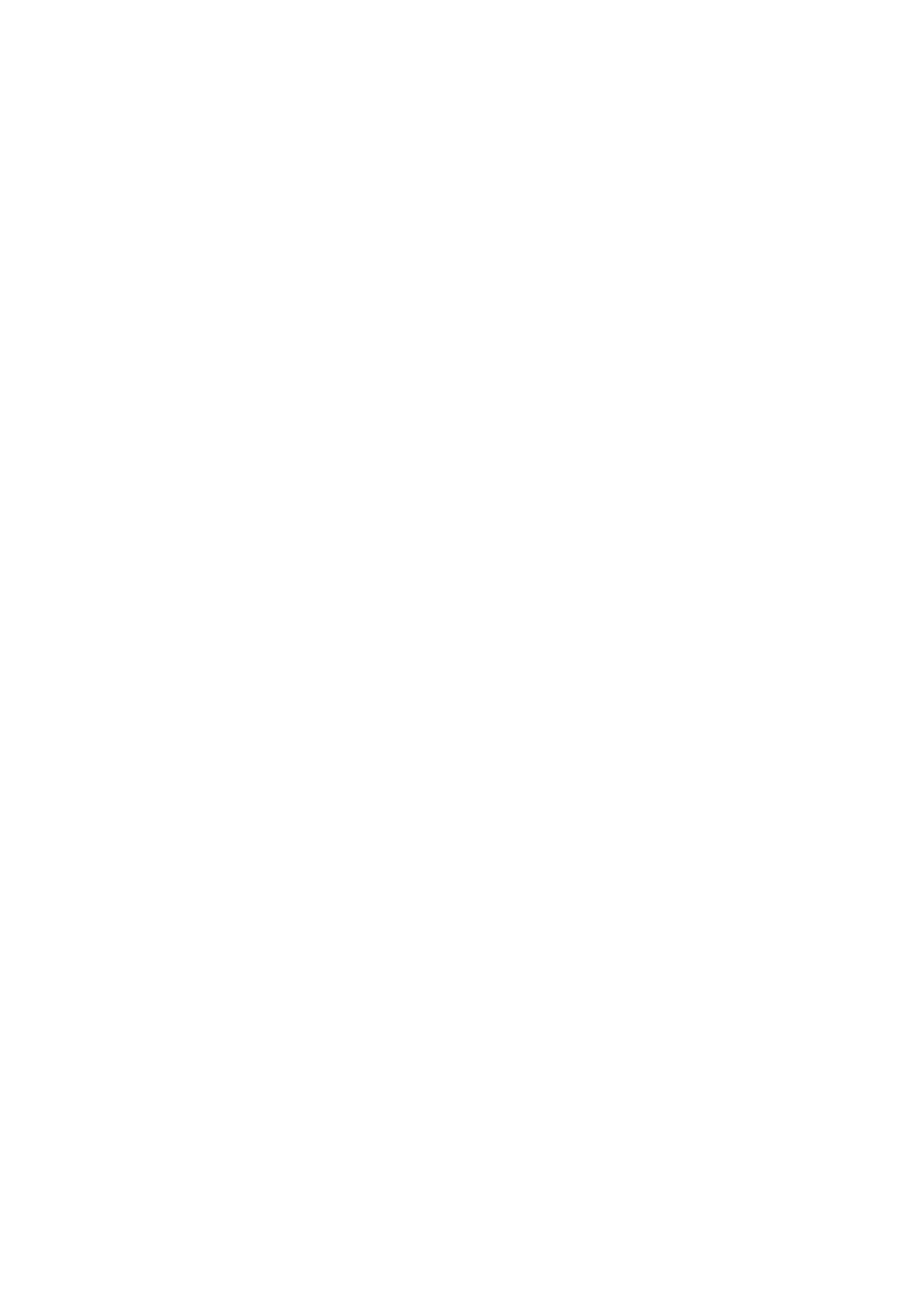# Contents

| 2                                 |                                                       |               |
|-----------------------------------|-------------------------------------------------------|---------------|
| 3                                 |                                                       | $\mathcal{L}$ |
| <b>Schedule 1—Main amendments</b> |                                                       | 3             |
|                                   | <b>National Consumer Credit Protection Act 2009</b>   | 3             |
| Privacy Act 1988                  |                                                       | 26            |
|                                   | Schedule 2—Financial hardship and other amendments    | 28            |
|                                   | Part 1—Financial hardship amendments                  | 28            |
| Privacy Act 1988                  |                                                       | 28            |
| Part 2—Related amendments         |                                                       | 34            |
|                                   | <b>National Consumer Credit Protection Act 2009</b>   | 34            |
|                                   | National Consumer Credit Protection (Transitional and |               |
|                                   | Consequential Provisions) Act 2009                    | 35            |
| Part 3—Other amendments           |                                                       | 37            |
| Privacy Act 1988                  |                                                       | 37            |

| No. 5, 2021 | National Consumer Credit Protection Amendment (Mandatory Credit |
|-------------|-----------------------------------------------------------------|
|             | Reporting and Other Measures) Act 2021                          |

*i*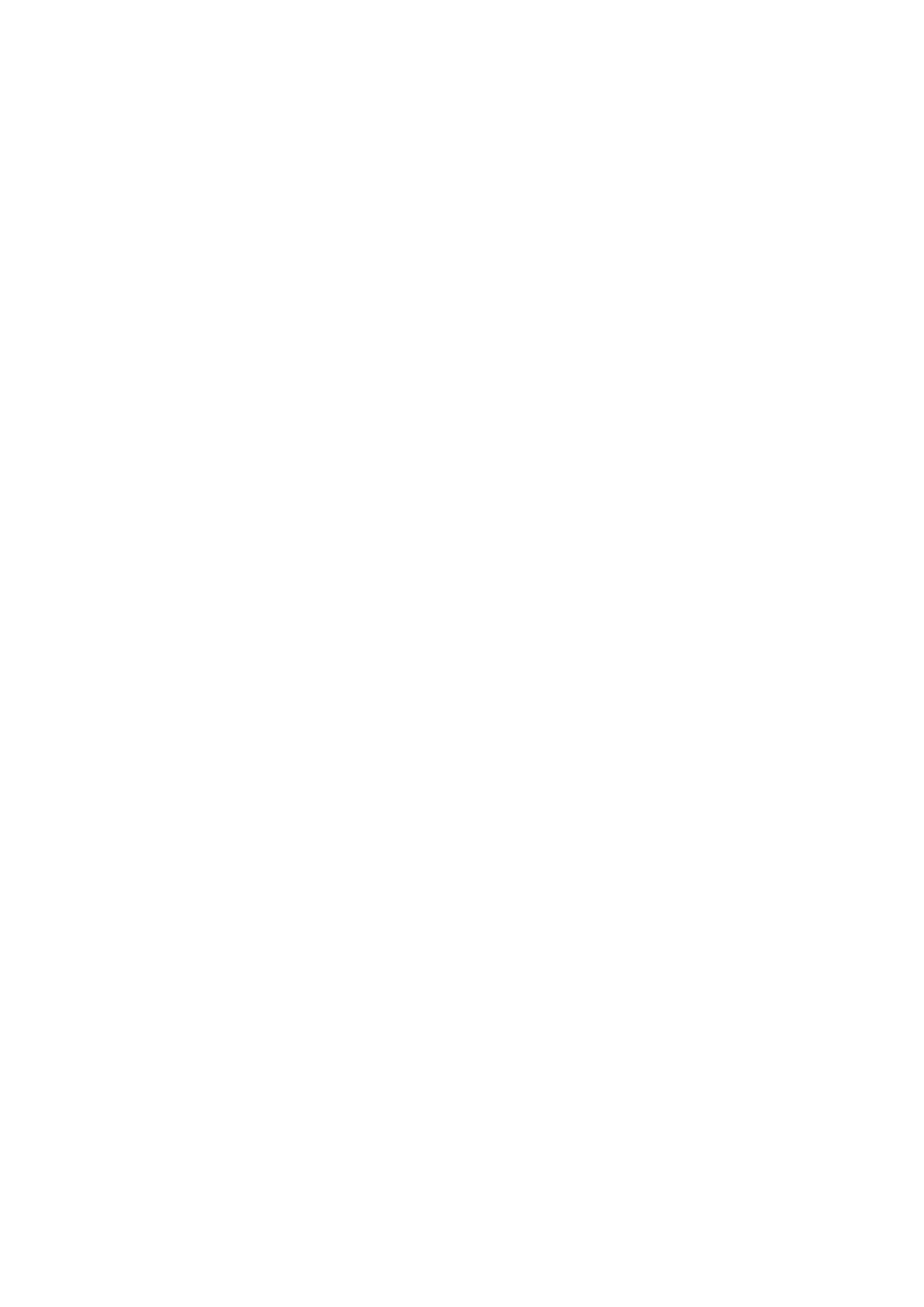

# **National Consumer Credit Protection Amendment (Mandatory Credit Reporting and Other Measures) Act 2021**

**No. 5, 2021**

# **An Act to amend the law relating to credit reporting, and for other purposes**

[*Assented to 16 February 2021*]

The Parliament of Australia enacts:

# **1 Short title**

This Act is the *National Consumer Credit Protection Amendment (Mandatory Credit Reporting and Other Measures) Act 2021.*

*No. 5, 2021 National Consumer Credit Protection Amendment (Mandatory Credit Reporting and Other Measures) Act 2021*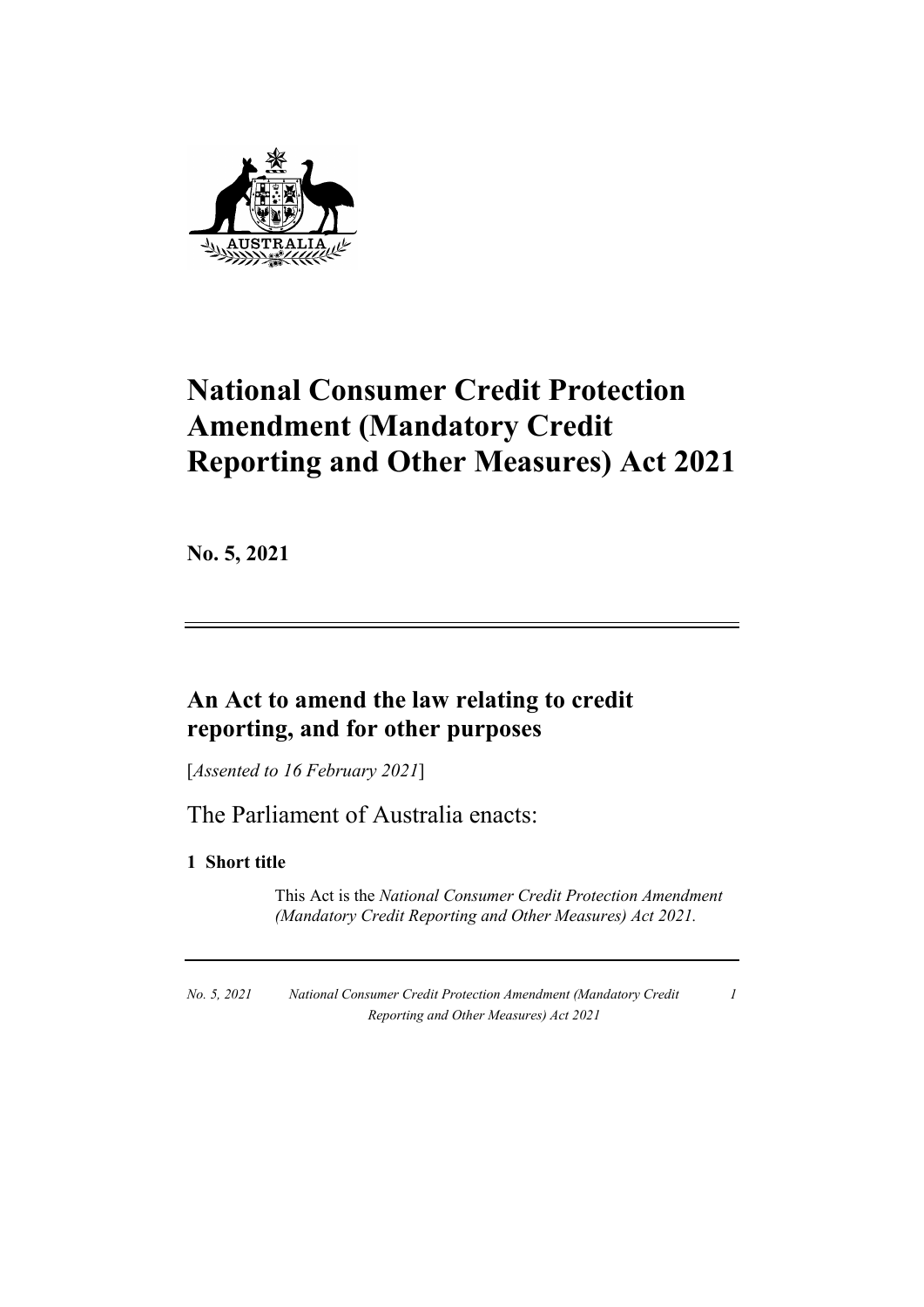### **2 Commencement**

(1) Each provision of this Act specified in column 1 of the table commences, or is taken to have commenced, in accordance with column 2 of the table. Any other statement in column 2 has effect according to its terms.

| <b>Commencement information</b>                                                             |                                                                                  |                            |
|---------------------------------------------------------------------------------------------|----------------------------------------------------------------------------------|----------------------------|
| Column 1                                                                                    | Column 2                                                                         | Column 3                   |
| <b>Provisions</b>                                                                           | Commencement                                                                     | <b>Date/Details</b>        |
| 1. Sections 1 to 3<br>and anything in<br>this Act not<br>elsewhere covered<br>by this table | The day this Act receives the Royal Assent.                                      | 16 February<br>2021        |
| 2. Schedule 1                                                                               | The day after this Act receives the Royal<br>Assent.                             | 17 February<br>2021        |
| 3. Schedule 2,                                                                              | The later of:                                                                    | 1 July 2022                |
| Part 1                                                                                      | (a) the day after this Act receives the Royal<br>Assent; and<br>(b) 1 July 2022. | (paragraph (b)<br>applies) |
| 4. Schedule 2,<br>Part 2                                                                    | Immediately after the commencement of the<br>provisions covered by table item 3. | 1 July 2022                |
| 5. Schedule 2,<br>Part 3                                                                    | The day after this Act receives the Royal<br>Assent.                             | 17 February<br>2021        |
| Note:                                                                                       | This table relates only to the provisions of this Act as originally              |                            |

Note: This table relates only to the provisions of this Act as originally enacted. It will not be amended to deal with any later amendments of this Act.

(2) Any information in column 3 of the table is not part of this Act. Information may be inserted in this column, or information in it may be edited, in any published version of this Act.

### **3 Schedules**

Legislation that is specified in a Schedule to this Act is amended or repealed as set out in the applicable items in the Schedule concerned, and any other item in a Schedule to this Act has effect according to its terms.

*<sup>2</sup> National Consumer Credit Protection Amendment (Mandatory Credit Reporting and Other Measures) Act 2021 No. 5, 2021*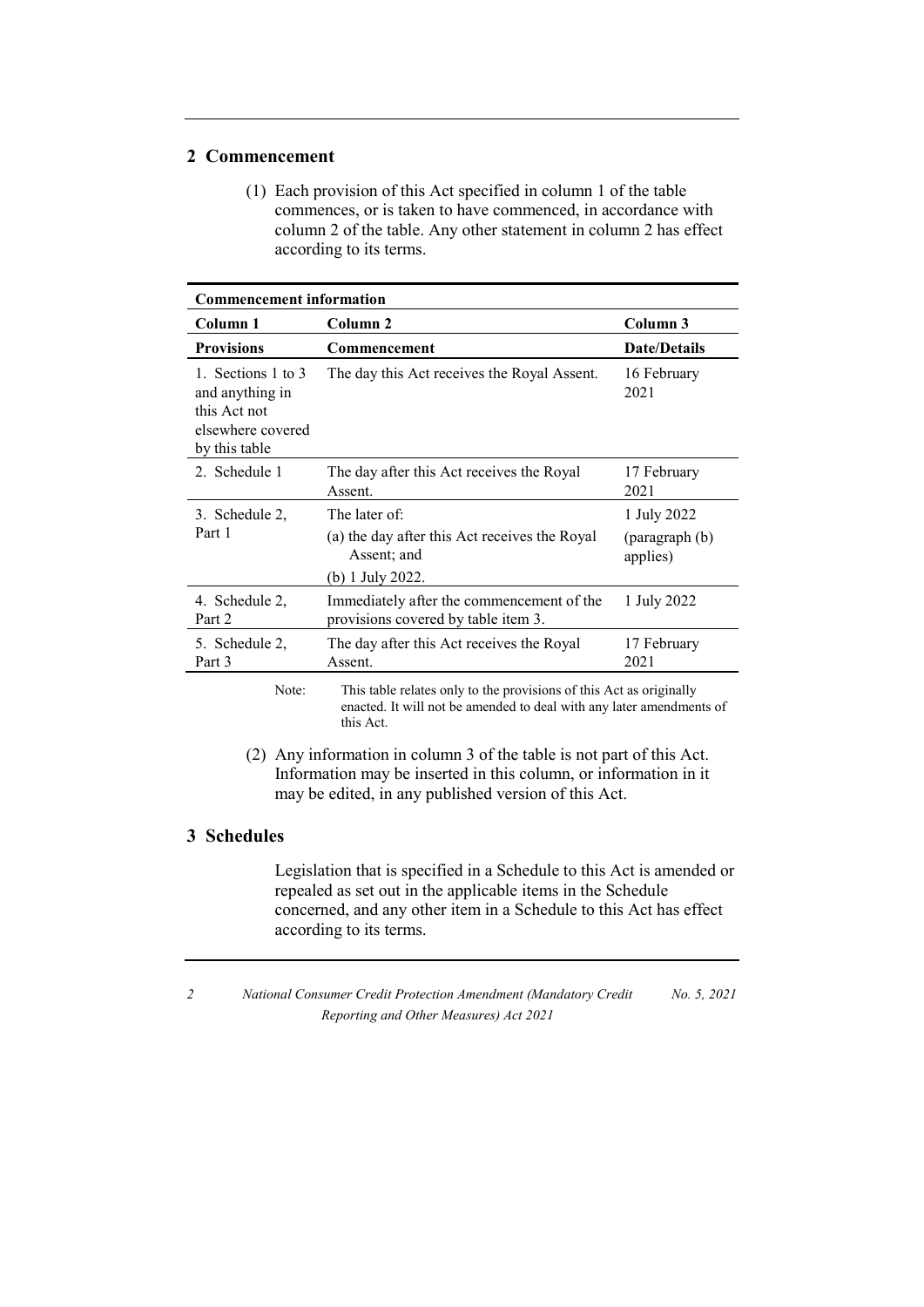# **Schedule 1—Main amendments**

# *National Consumer Credit Protection Act 2009*

### **1 Subsection 5(1)**

Insert:

*banking group* means a relevant group of bodies corporate (within the meaning of the *Banking Act 1959*) that includes a body corporate covered by paragraph 133CN(1)(a) (about large ADIs).

*credit information* has the same meaning as in the *Privacy Act 1988*.

### **2 Subsection 5(1) (definition of** *credit provider***)**

Repeal the definition, substitute:

### *credit provider*:

- (a) when used in Part 3-2CA—has the same meaning as in the *Privacy Act 1988*; and
- (b) otherwise—has the same meaning as in section 204 of the National Credit Code, and includes a person who is a credit provider because of section 10 of this Act.

### **3 Subsection 5(1)**

Insert:

*credit reporting body* has the same meaning as in the *Privacy Act 1988*.

*declaration of contravention* means a declaration made under section 166.

*eligible credit account*: see section 133CO.

*eligible credit reporting body*: see subsection 133CN(2).

*eligible licensee*: see subsection 133CN(1).

*No. 5, 2021 National Consumer Credit Protection Amendment (Mandatory Credit Reporting and Other Measures) Act 2021*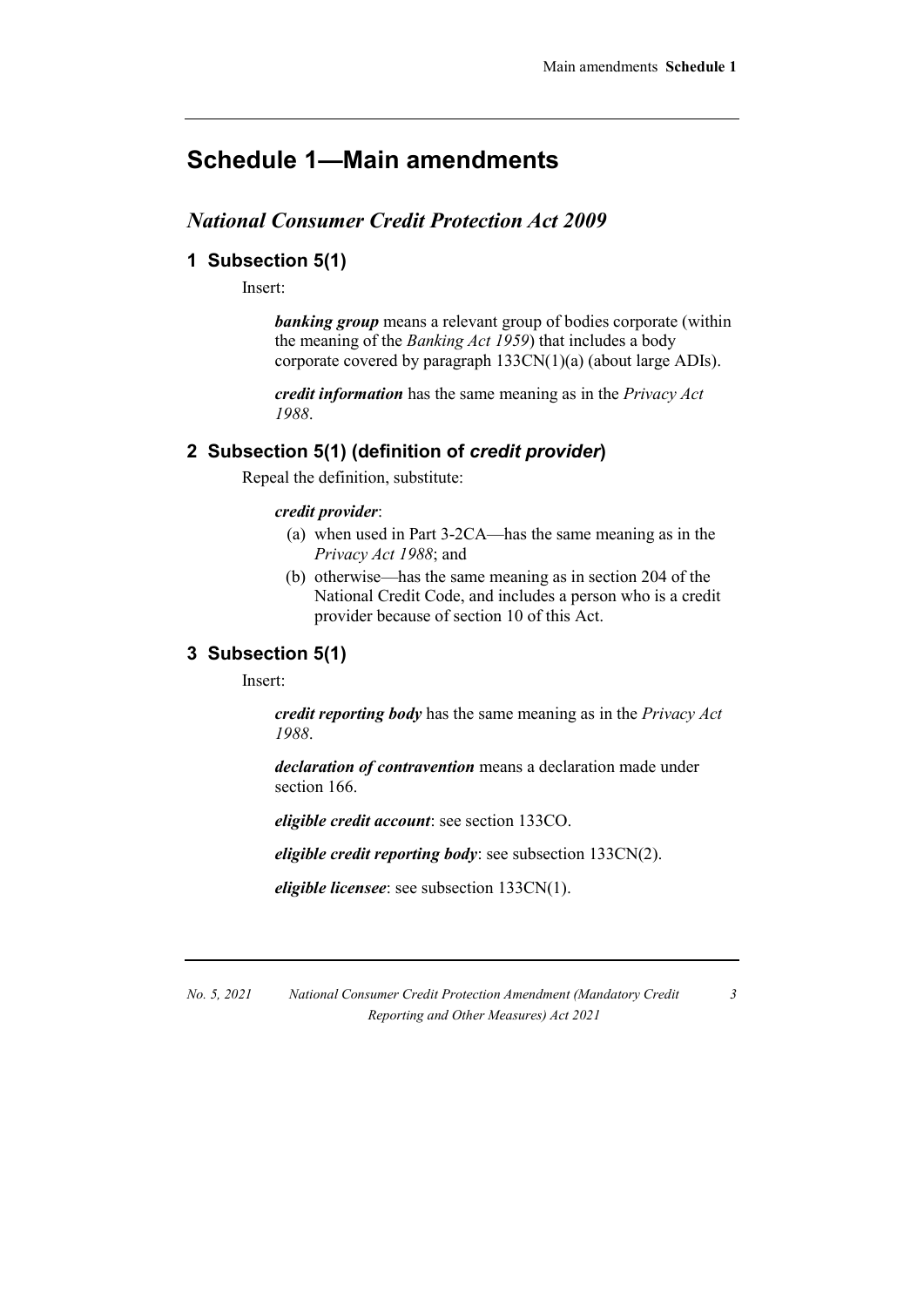*evidential burden*, in relation to a matter, means the burden of adducing or pointing to evidence that suggests a reasonable possibility that the matter exists or does not exist.

*head company*, of a banking group, means the member of the group covered by paragraph 133CN(1)(a) (about large ADIs).

*large ADI* has the same meaning as in the *Banking Act 1959*.

*mandatory credit information*: see section 133CP.

*Part 3-2CA body*: see section 133CZF.

*personal information* has the same meaning as in the *Privacy Act 1988*.

*sensitive information* has the same meaning as in the *Privacy Act 1988*.

*supply requirements*: see section 133CQ.

# **4 After Part 3-2C**

Insert:

# **Part 3-2CA—Licensees supplying credit information to credit reporting bodies etc.**

# **Division 1—Introduction**

### **133CM Guide to this Part**

This Part has rules that apply to licensees that are large ADIs or are of a prescribed kind.

Each licensee must supply certain information to eligible credit reporting bodies about all of the open credit accounts held with the licensee or with other members of the licensee's corporate group.

Each licensee must then supply updated information to those credit reporting bodies on an ongoing basis.

*4 National Consumer Credit Protection Amendment (Mandatory Credit Reporting and Other Measures) Act 2021 No. 5, 2021*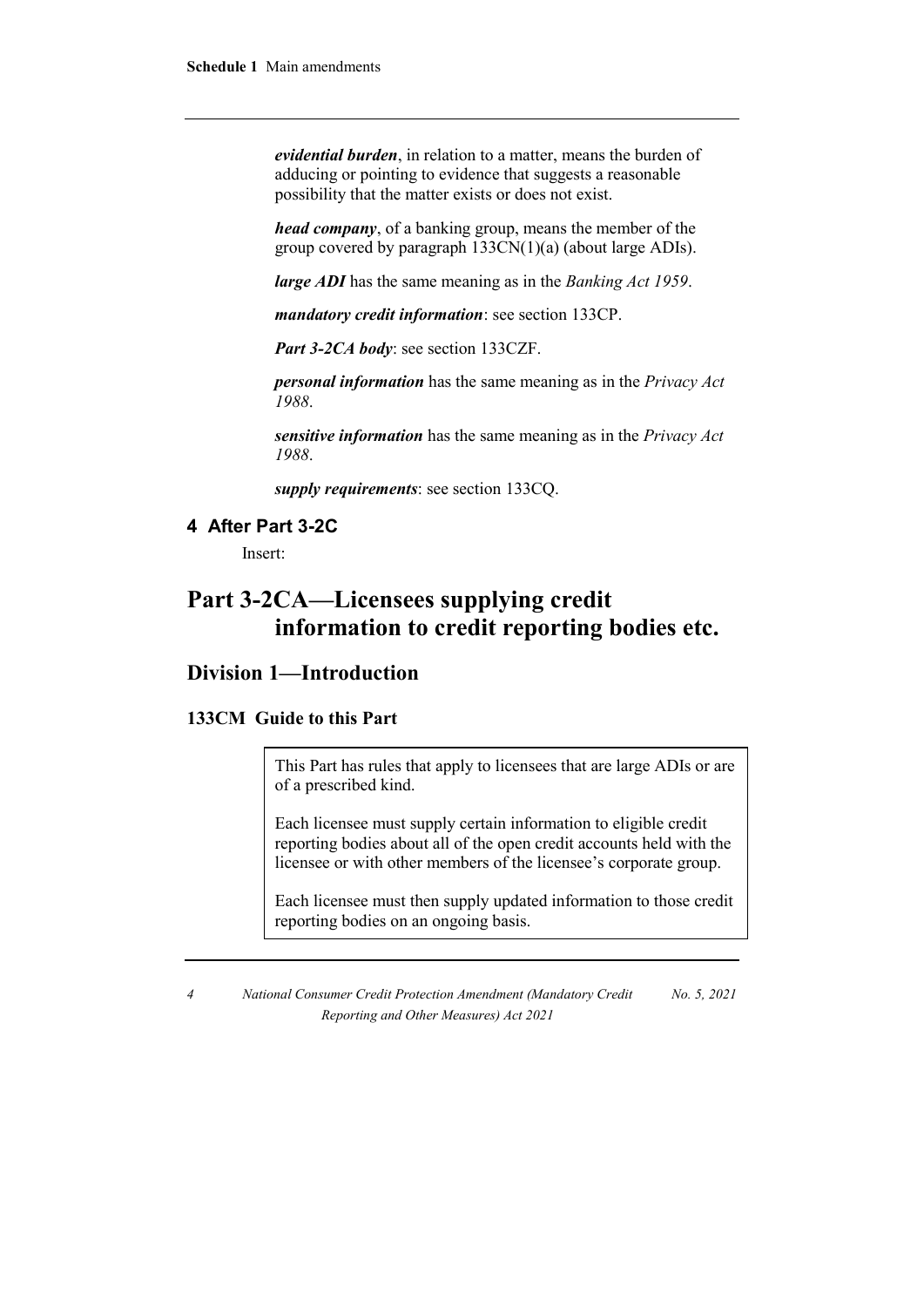Conditions may need to be met before the credit reporting bodies who are supplied with this information can further disclose this information to credit providers.

This Part applies in addition to the *Privacy Act 1988*.

### **133CN Meanings of** *eligible licensee* **and** *eligible credit reporting body*

- (1) A licensee is an *eligible licensee*, on 1 July 2021 or a later day, if on that day the licensee:
	- (a) is a large ADI, or is a body corporate of a kind prescribed by the regulations; and
	- (b) is a credit provider.
- (2) A credit reporting body is an *eligible credit reporting body* for a licensee if:
	- (a) the following conditions are met:
		- (i) an agreement of the kind referred to in paragraph 20Q(2)(a) of the *Privacy Act 1988* between the body and the licensee was in force on 2 November 2017;
		- (ii) the licensee is an eligible licensee on 1 July 2021; or
	- (b) the conditions (if any) prescribed by the regulations are met.

### **133CO Meaning of** *eligible credit account*

- (1) An *eligible credit account* is an account that:
	- (a) relates to the provision, or possible provision, of consumer credit (within the meaning of the *Privacy Act 1988*); and
	- (b) is held by one or more natural persons with a credit provider; and
	- (c) is not of a kind determined under subsection (2).
- (2) ASIC may, by legislative instrument, determine one or more kinds of account for the purposes of paragraph  $(1)(c)$ .

| No. 5, 2021 | National Consumer Credit Protection Amendment (Mandatory Credit) |
|-------------|------------------------------------------------------------------|
|             | Reporting and Other Measures) Act 2021                           |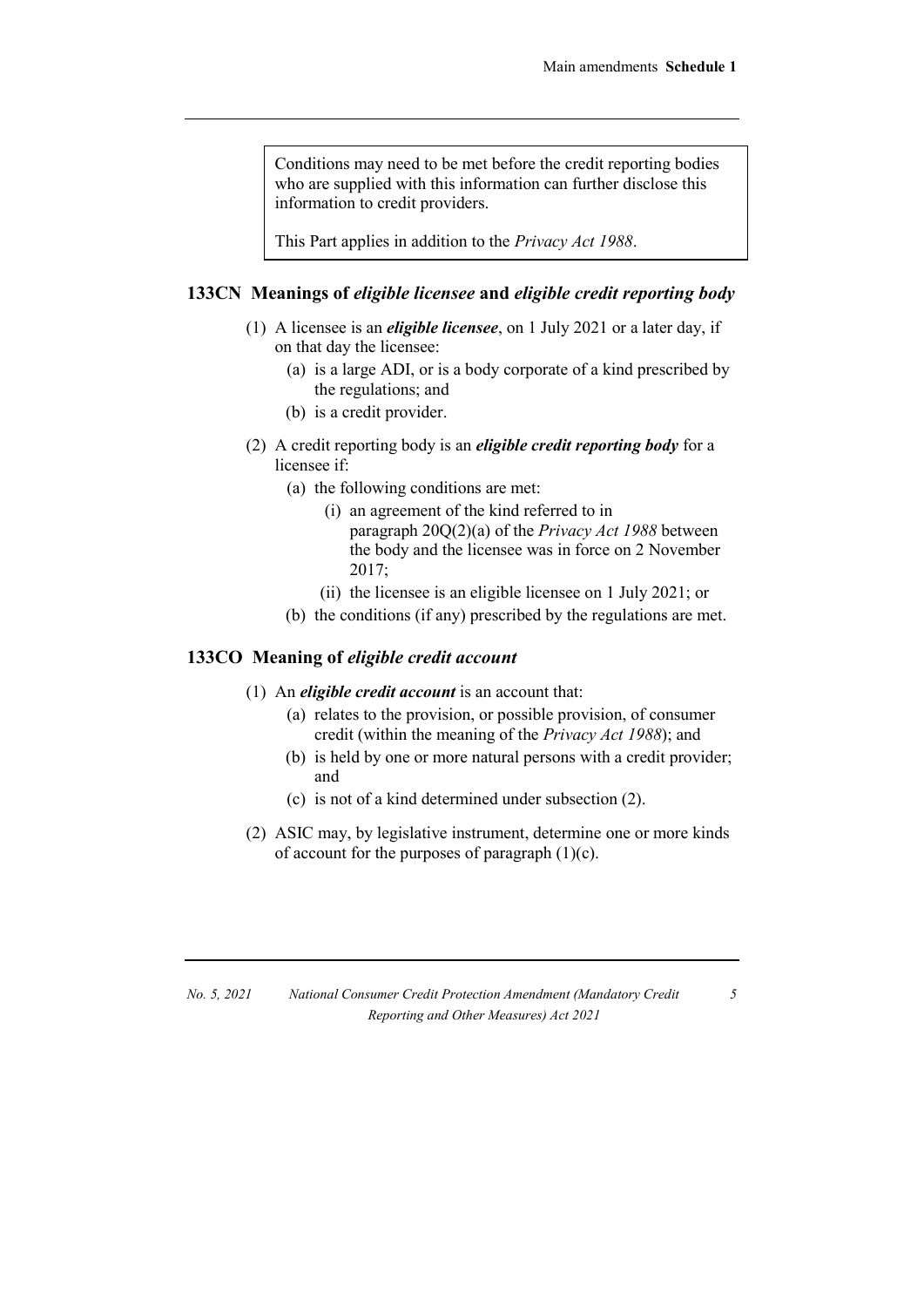### **133CP Meaning of** *mandatory credit information*

- (1) *Mandatory credit information*, for eligible credit accounts held by natural persons with a credit provider, is personal information (other than sensitive information) for those accounts that is:
	- (a) identification information (within the meaning of the *Privacy Act 1988*) about the natural persons; or
	- (b) consumer credit liability information (within the meaning of the *Privacy Act 1988*) about the natural persons; or
	- (c) repayment history information (within the meaning of the *Privacy Act 1988*) about the natural persons; or
	- (e) default information (within the meaning of the *Privacy Act 1988*) about the natural persons; or
	- (f) payment information (within the meaning of the *Privacy Act 1988*) about the natural persons; or
	- (g) new arrangement information (within the meaning of the *Privacy Act 1988*) about the natural persons.
- (2) Despite paragraph (1)(c), *mandatory credit information* does not include repayment history information (within the meaning of the *Privacy Act 1988*) that comes into existence more than 3 months before the first 1 July on which:
	- (a) if the credit provider is a member of a banking group—the head company of the group is an eligible licensee; or
	- (b) otherwise—the credit provider is an eligible licensee.
- (4) Despite paragraph (1)(e), *mandatory credit information* does not include default information (within the meaning of the *Privacy Act 1988*) that comes into existence before the first 1 July on which:
	- (a) if the credit provider is a member of a banking group—the head company of the group is an eligible licensee; or
	- (b) otherwise—the credit provider is an eligible licensee.

### **133CQ Meaning of** *supply requirements*

- (1) Information is supplied in accordance with the *supply requirements* if the supply is in accordance with:
	- (a) the registered CR code (within the meaning of the *Privacy Act 1988*); and

*<sup>6</sup> National Consumer Credit Protection Amendment (Mandatory Credit Reporting and Other Measures) Act 2021 No. 5, 2021*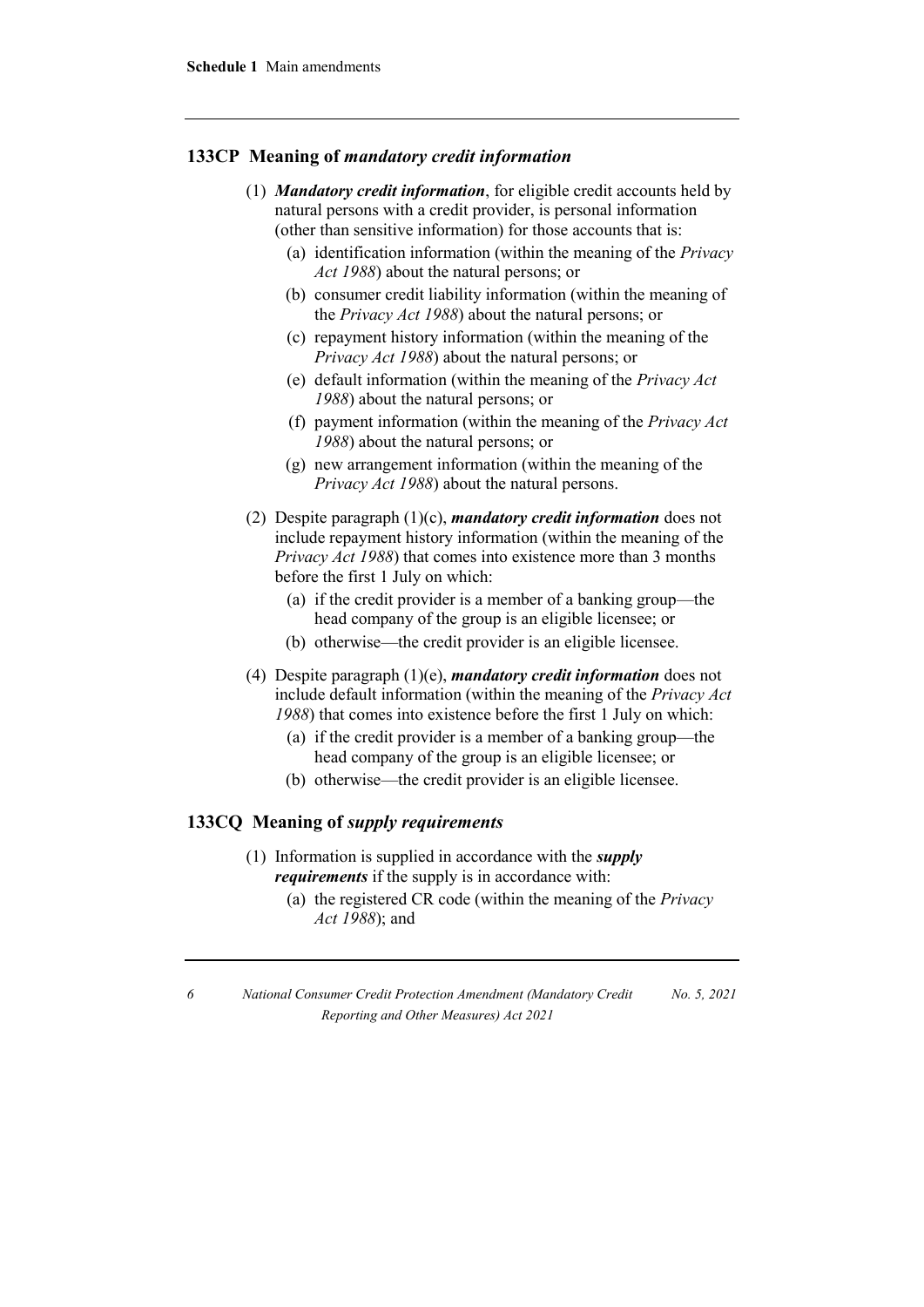- (b) any determination under subsection (2); and
- (c) any technical standards approved under subsection (4).
- (2) For one or more kinds of information to be supplied under this Part, ASIC may, by legislative instrument, determine particulars of the information that must be included in the supply.
- (3) Despite subsection 14(2) of the *Legislation Act 2003*, a determination under subsection (2) may make provision in relation to a matter by applying, adopting or incorporating, with or without modification, any matter contained in any other instrument or writing as in force or existing from time to time.
- (4) ASIC may, in writing, approve technical standards for supplying one or more kinds of information under this Part.
- (5) If there is an inconsistency between:
	- (a) the registered CR code (within the meaning of the *Privacy Act 1988*); and
	- (b) a determination under subsection (2) or a technical standard approved under subsection (4);

the registered CR code prevails to the extent of the inconsistency.

# **Division 2—Supplying credit information to credit reporting bodies etc.**

### **Subdivision A—Initial bulk supplies of credit information**

### **133CR Requirement to supply**

#### *First bulk supply for at least 50% of total eligible credit accounts*

- (1) An eligible licensee must supply mandatory credit information for the accounts referred to in subsection (2) to each eligible credit reporting body (*CRB*) for the licensee:
	- (a) before the end of the later of the following periods:
		- (i) the 90-day period starting on the first 1 July on which the licensee is an eligible licensee;
		- (ii) if subsection (5) applies—the 14-day period starting on the cessation day referred to in that subsection; and

*No. 5, 2021 National Consumer Credit Protection Amendment (Mandatory Credit Reporting and Other Measures) Act 2021*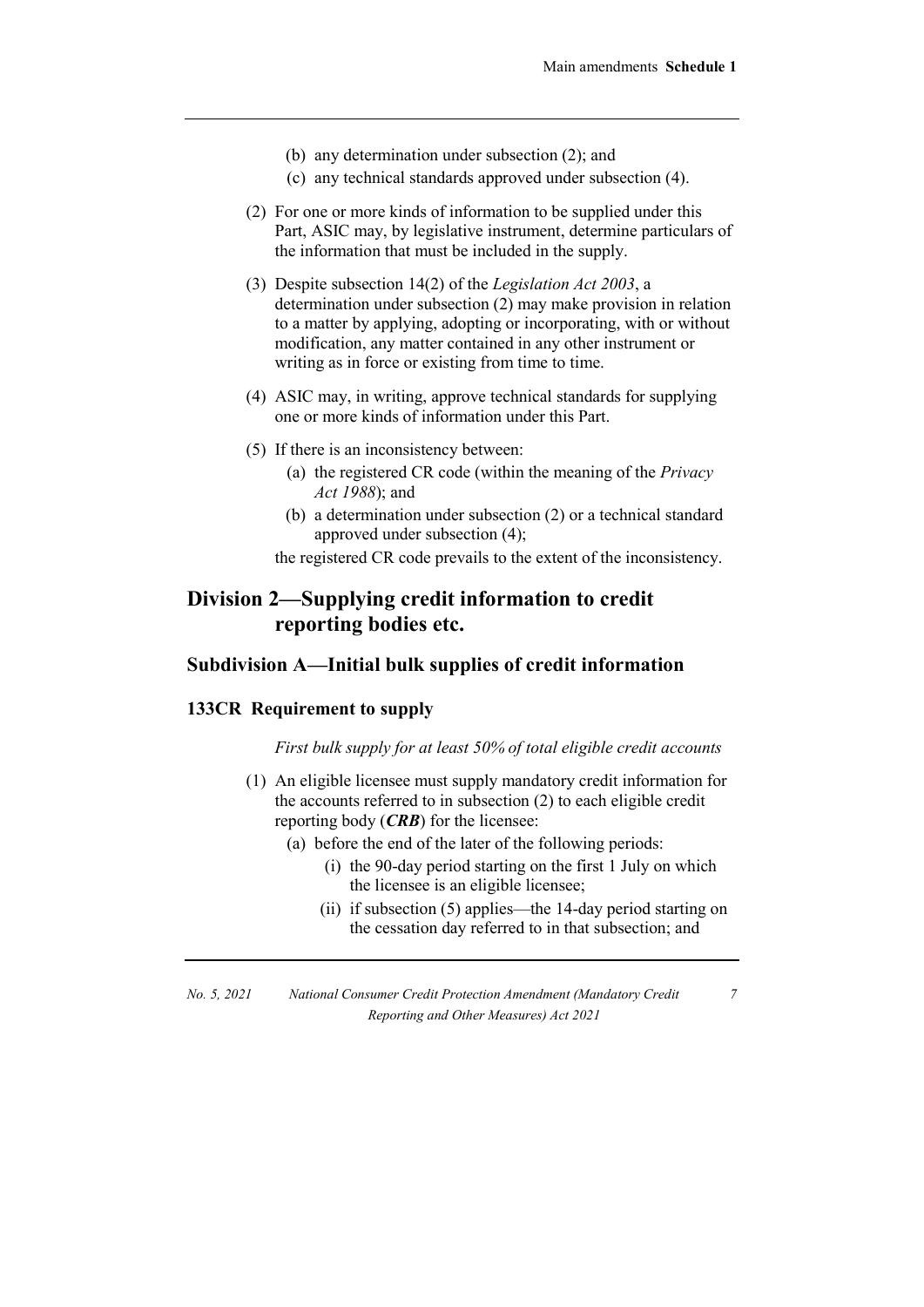- (b) in accordance with the supply requirements; and
- (c) to the extent that the licensee is not prevented by the *Privacy Act 1988* from doing so.

Civil penalty: 5,000 penalty units.

- (2) For the purposes of subsection (1), the accounts are at least 50% of all of the eligible credit accounts held:
	- (a) on the first 1 July on which the licensee is an eligible licensee; and
	- (b) with the licensee, or with a member of a banking group of which the licensee is the head company.

The licensee may choose which eligible credit accounts make up this 50%.

### *Bulk supply for remaining eligible credit accounts*

- (3) An eligible licensee must supply mandatory credit information for the accounts referred to in subsection (4) to each eligible credit reporting body (*CRB*) for the licensee:
	- (a) before the end of the latest of the following periods:
		- (i) the 90-day period starting on the second 1 July on which the licensee is an eligible licensee;
		- (ii) if subsection (5) applies—the 14-day period starting on the cessation day referred to in that subsection;
		- (iii) if, because paragraph  $133CS(1)(b)$  is no longer satisfied, subsection 133CS(1) ceases to provide the licensee with an exception to this subsection for the CRB—the 14-day period starting on the day that exception ceases to apply; and
	- (b) in accordance with the supply requirements; and
	- (c) to the extent that the licensee is not prevented by the *Privacy Act 1988* from doing so.

Civil penalty: 5,000 penalty units.

- (4) For the purposes of subsection (3), the accounts are all of the eligible credit accounts held:
	- (a) on the second 1 July on which the licensee is an eligible licensee; and

*<sup>8</sup> National Consumer Credit Protection Amendment (Mandatory Credit Reporting and Other Measures) Act 2021 No. 5, 2021*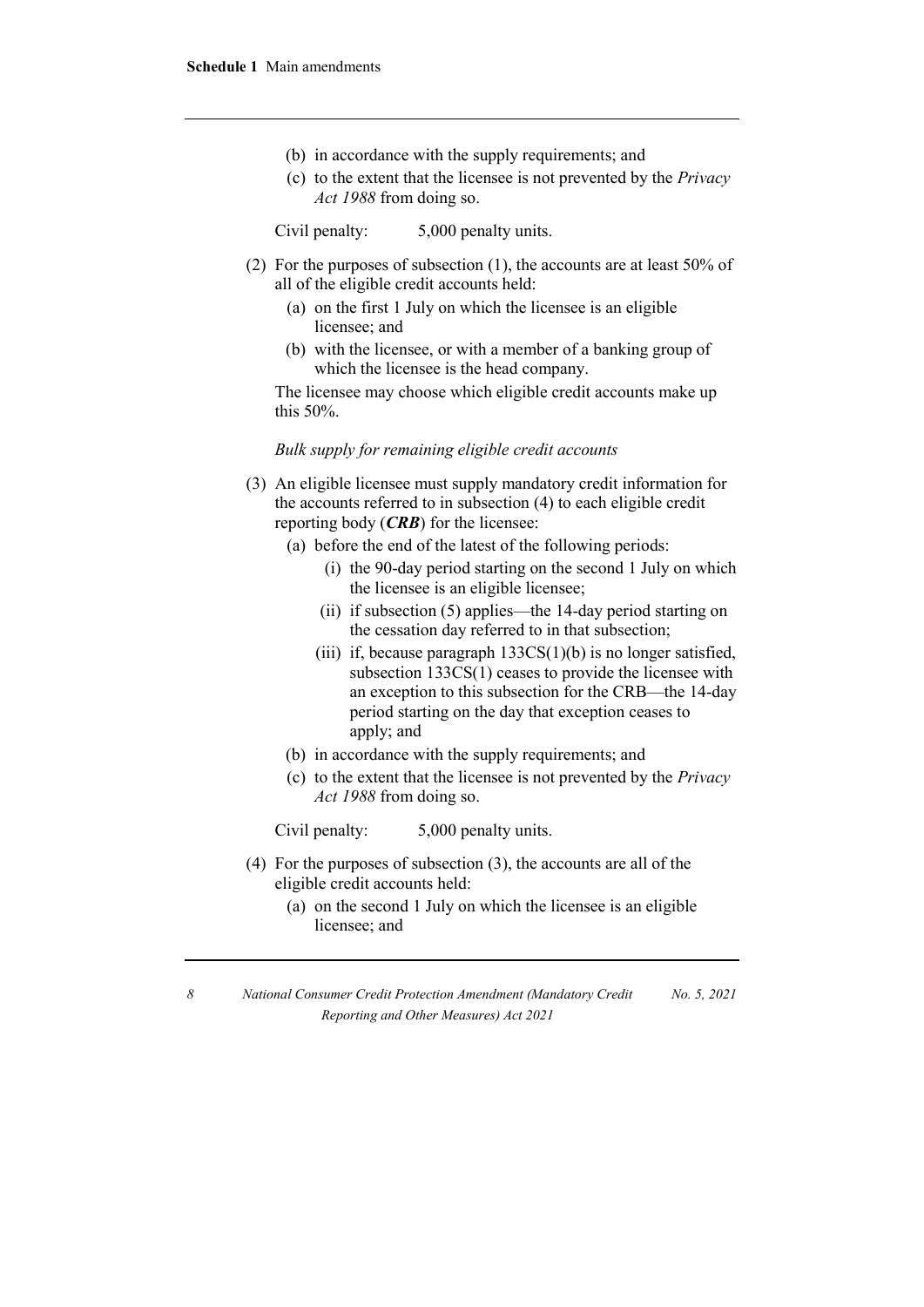(b) with the licensee, or with a member of a banking group of which the licensee is the head company;

for which mandatory credit information was not supplied under subsection (1) to the CRB.

*Possible extension of time if credit reporting body later complies with information security requirements before end of 90-day period*

- (5) For the purposes of subsection  $(1)$  or  $(3)$ , this subsection applies if:
	- (a) the licensee reasonably believes that the CRB is not complying with section 20Q of the *Privacy Act 1988* on the 1 July referred to in that subsection; and
	- (b) the licensee complies with paragraphs  $133CS(2)(a)$  and (b) in relation to that belief; and
	- (c) the licensee ceases to hold that belief on a day (the *cessation day*) before the end of the 90-day period starting on that 1 July.

*Requirements apply whether the information is kept in or outside this jurisdiction*

(6) Subsection (1) or (3) applies whether the mandatory credit information is kept in or outside this jurisdiction.

### **133CS Exception if credit reporting body not complying with information security requirements**

- (1) Subsection 133CR(1) or (3) does not apply, and is taken never to have applied, to a licensee for a credit reporting body if:
	- (a) the licensee reasonably believes that the body is not complying with section 20Q of the *Privacy Act 1988*:
		- (i) on the 1 July referred to in that subsection; and
		- (ii) on the last day of the 90-day period starting on that 1 July; and
	- (b) in the case of subsection 133CR(3)—the licensee continues to hold that belief after that 90-day period; and
	- (c) the licensee satisfies subsection (2) of this section.
	- Note 1: Paragraph (b) means that, if the licensee ceases to hold that belief after the 90-day period starting on the 1 July in subsection 133CR(3), this

*No. 5, 2021 National Consumer Credit Protection Amendment (Mandatory Credit Reporting and Other Measures) Act 2021*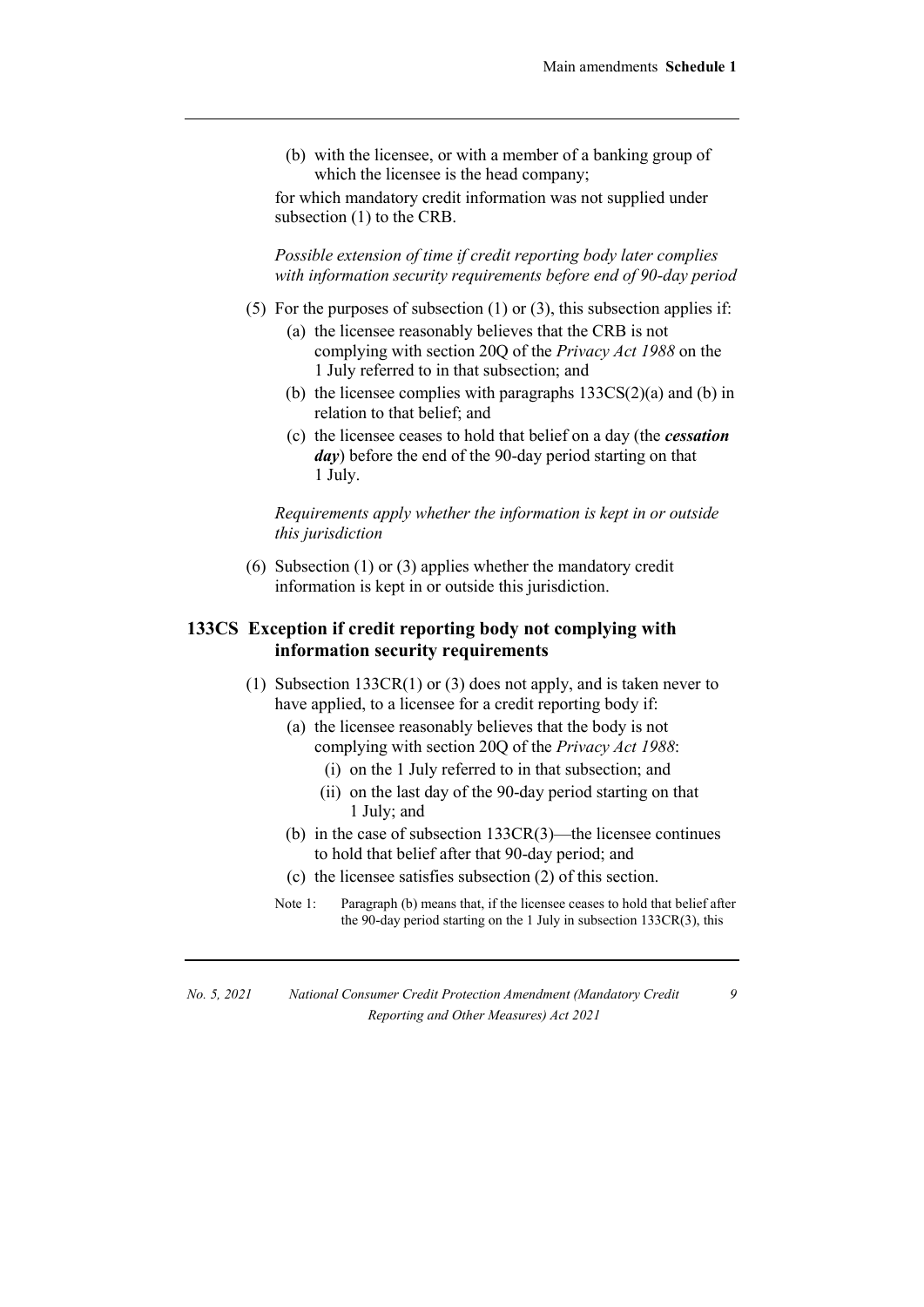exception will cease to apply and the supply requirement in subsection 133CR(3) will apply.

- Note 2: A person who wishes to rely on this subsection bears an evidential burden in relation to the matters in this subsection (see subsection (3) of this section and subsection 13.3(3) of the *Criminal Code*).
- (2) The licensee satisfies this subsection if:
	- (a) the licensee prepares a written notice:
		- (i) stating that the licensee reasonably believes that the credit reporting body is not complying with section 20Q of the *Privacy Act 1988* on that 1 July; and
		- (ii) setting out the licensee's reasons for that belief; and
		- (iii) stating that the body may try to convince the licensee otherwise, but that in the case of subsection 133CR(1) the body will need to do so before the end of the 90-day period starting on that 1 July; and
	- (b) the licensee gives that notice to the body, and a copy to the Information Commissioner and ASIC, within 7 days after that 1 July; and
	- (c) the licensee prepares a written notice (the *final notice*):
		- (i) stating that the licensee reasonably believes that the body is not complying with section 20Q of the *Privacy Act 1988* on the last day of that 90-day period; and
		- (ii) setting out the licensee's reasons for that belief; and
	- (d) the licensee gives the final notice to the body, and a copy to the Information Commissioner and ASIC, within 7 days after the last day of that 90-day period.
- (3) A licensee who wishes to rely on subsection (1) in proceedings for a declaration of contravention or a pecuniary penalty order bears an evidential burden in relation to the matters in that subsection.

### **133CT Licensee must give notice if credit reporting body later complies with information security requirements**

- If:
	- (a) an eligible licensee reasonably believes that an eligible credit reporting body for the licensee is not complying with section 20Q of the *Privacy Act 1988* on the first or second 1 July on which the licensee is an eligible licensee; and

*<sup>10</sup> National Consumer Credit Protection Amendment (Mandatory Credit Reporting and Other Measures) Act 2021 No. 5, 2021*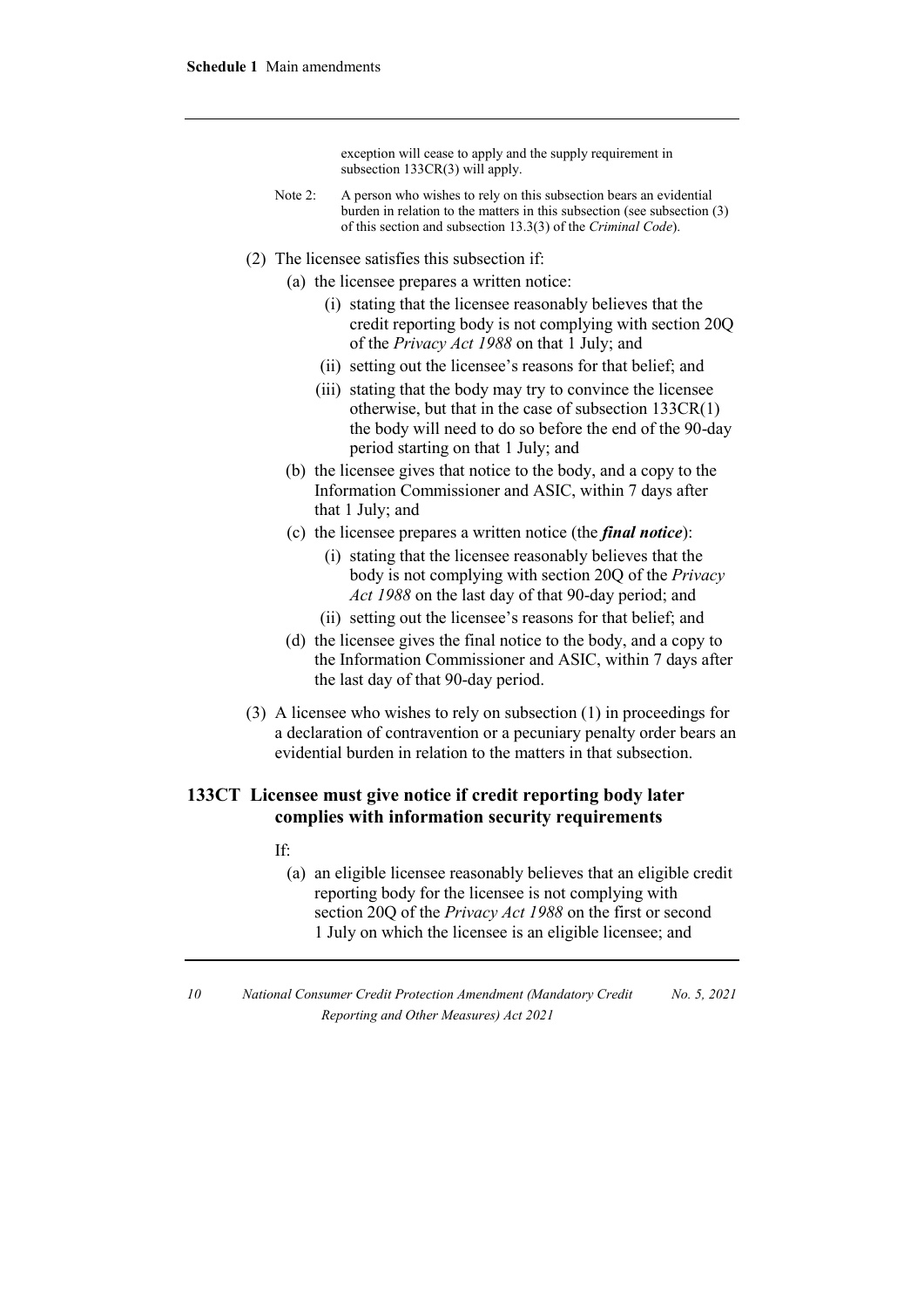- (b) the licensee complies with paragraphs  $133CS(2)(a)$  and (b) in relation to that belief; and
- (c) the licensee ceases to hold that belief:
	- (i) in the case of subsection  $133CR(1)$ —on a day during the 90-day period starting on that first 1 July; or
	- (ii) in the case of subsection  $133CR(3)$ —on any day after that second 1 July;

the licensee must:

(d) prepare a written notice:

- (i) stating that the licensee has ceased to hold that belief; and
- (ii) setting out the licensee's reasons for ceasing to hold that belief; and
- (e) give that notice to the body, and a copy to the Information Commissioner and ASIC, within 7 days after the day the licensee ceases to hold that belief.

Civil penalty: 5,000 penalty units.

### **Subdivision B—Ongoing supplies of credit information**

### **133CU Requirement to supply**

- (1) If:
	- (a) a licensee has supplied a credit reporting body (the *CRB*) with mandatory credit information under this Division; and
	- (b) on a later day (the *trigger day*):
		- (i) the conditions (if any) prescribed by the regulations are not met for the licensee and the CRB; and
		- (ii) the licensee, or a member of a banking group of which the licensee is the head company, would reasonably be expected to have become aware that an event in an item of the following table has happened; and
		- (iii) the licensee is still an eligible licensee; and
		- (iv) an agreement of the kind referred to in paragraph 20Q(2)(a) of the *Privacy Act 1988* is in force between the CRB and a body referred to in subparagraph (ii) of this paragraph;

| No. 5, 2021 | National Consumer Credit Protection Amendment (Mandatory Credit |
|-------------|-----------------------------------------------------------------|
|             | Reporting and Other Measures) Act 2021                          |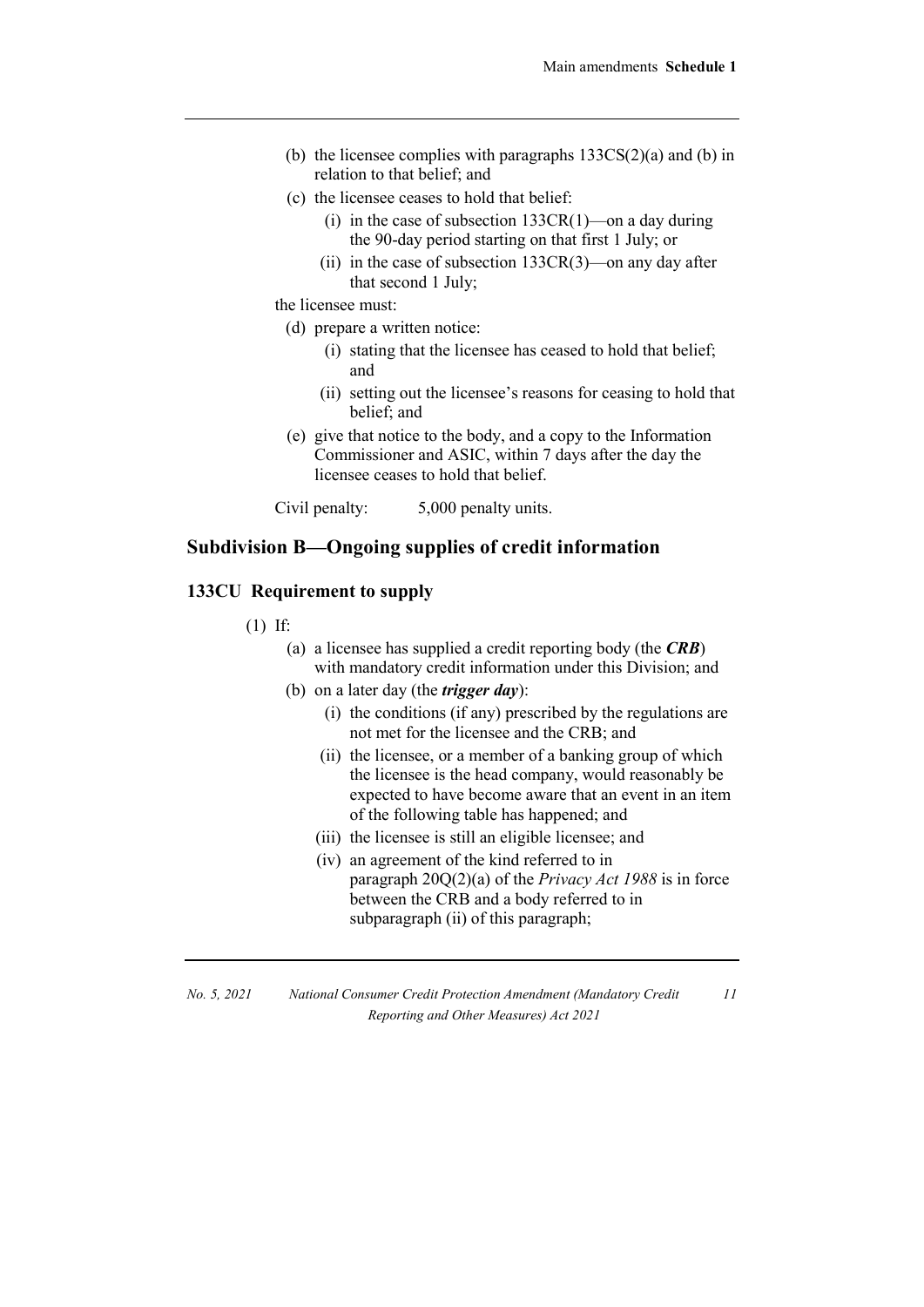the licensee must supply to the CRB the information referred to in that table item:

- (c) before the end of the latest of the following periods:
	- (i) the 45-day period starting on the trigger day;
	- (ii) if subsection (2) applies—the 14-day period starting on the cessation day referred to in that subsection;
	- (iii) if, because paragraph  $133CV(1)(b)$  is no longer satisfied, subsection 133CV(1) ceases to provide the licensee with an exception to this subsection for the CRB—the 14-day period starting on the day that exception ceases to apply;
	- (iv) if the trigger day happens because of table item 3 and is before the licensee supplies the CRB with mandatory credit information under subsection 133CR(3)—the 90-day period starting on the trigger day; and
- (d) in accordance with the supply requirements; and
- (e) to the extent that the licensee is not prevented by the *Privacy Act 1988* from doing so.

| Ongoing supplies of mandatory credit information |                                                                                                                                                                                                 |                                                                                                |
|--------------------------------------------------|-------------------------------------------------------------------------------------------------------------------------------------------------------------------------------------------------|------------------------------------------------------------------------------------------------|
| Item                                             | If this event happens:                                                                                                                                                                          | This information must be<br>supplied:                                                          |
|                                                  | the need to correct any mandatory credit<br>information the licensee has supplied<br>under this Division to ensure that, having<br>regard to a purpose for which the<br>information is held by: | details of the corrected<br>information                                                        |
|                                                  | (a) the licensee; or                                                                                                                                                                            |                                                                                                |
|                                                  | (b) a member of a banking group of which<br>the licensee is the head company;                                                                                                                   |                                                                                                |
|                                                  | the information is accurate, up-to-date,<br>complete, relevant and not misleading                                                                                                               |                                                                                                |
| $\mathfrak{D}$                                   | the payment of an overdue payment about<br>which default information (within the<br>meaning of the <i>Privacy Act 1988</i> ) has<br>been supplied under this Division                           | payment information (within the<br>meaning of the Privacy Act<br>1988) relating to the payment |
| 3                                                | the opening of an eligible credit account<br>with:                                                                                                                                              | mandatory credit information for<br>that account                                               |

*12 National Consumer Credit Protection Amendment (Mandatory Credit Reporting and Other Measures) Act 2021 No. 5, 2021*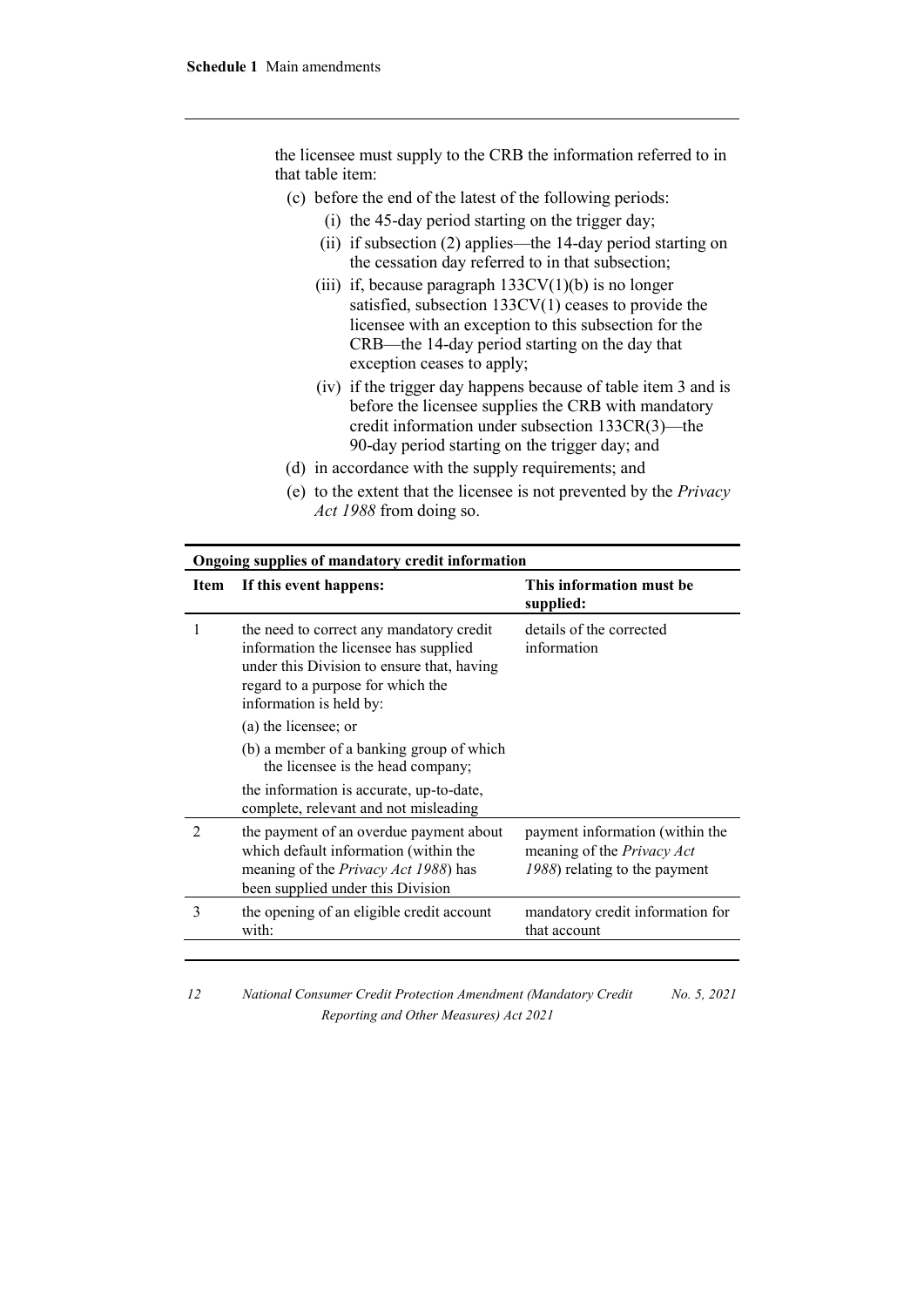| <b>Item</b> | Ongoing supplies of mandatory credit information<br>If this event happens:                                                                                                                                                                             | This information must be<br>supplied:                                       |
|-------------|--------------------------------------------------------------------------------------------------------------------------------------------------------------------------------------------------------------------------------------------------------|-----------------------------------------------------------------------------|
|             | (a) the licensee; or                                                                                                                                                                                                                                   |                                                                             |
|             | (b) a member of a banking group of which<br>the licensee is the head company;                                                                                                                                                                          |                                                                             |
|             | provided this happens after the second<br>1 July on which the licensee is an eligible<br>licensee                                                                                                                                                      |                                                                             |
| 5           | default information (within the meaning of<br>the Privacy Act 1988) comes into<br>existence for an eligible credit account for<br>which mandatory credit information has<br>previously been supplied by the licensee<br>to the CRB under this Division | the default information                                                     |
| 6           | an event:                                                                                                                                                                                                                                              | information that:                                                           |
|             | (a) of a kind prescribed by the regulations;<br>and                                                                                                                                                                                                    | (a) is, or relates to, mandatory<br>credit information; and                 |
|             | (b) that relates to eligible credit accounts<br>or to the natural persons who hold<br>those accounts                                                                                                                                                   | (b) is of a kind prescribed by the<br>regulations for that kind of<br>event |
|             | 5,000 penalty units.<br>Civil penalty:                                                                                                                                                                                                                 |                                                                             |
|             | (2) For the purposes of subparagraph $(1)(c)(ii)$ , this subsection applies<br>if:                                                                                                                                                                     |                                                                             |
|             | (a) the licensee reasonably believes that the CRB is not<br>trigger day; and                                                                                                                                                                           | complying with section 20Q of the <i>Privacy Act 1988</i> on the            |
|             | (b) the licensee complies with paragraphs $133CV(2)(a)$ and (b)<br>in relation to that belief; and                                                                                                                                                     |                                                                             |
|             | (c) the licensee ceases to hold that belief on a day (the cessation<br><i>day</i> ) before the end of the 45-day period starting on the<br>trigger day.                                                                                                |                                                                             |
|             | (3) Supplies under subsection (1) of information relating to multiple<br>events, or multiple trigger days, may be made together.                                                                                                                       |                                                                             |
|             | (4) Subsection (1) applies whether the information referred to in the<br>table is kept in or outside this jurisdiction.                                                                                                                                |                                                                             |

*No. 5, 2021 National Consumer Credit Protection Amendment (Mandatory Credit Reporting and Other Measures) Act 2021*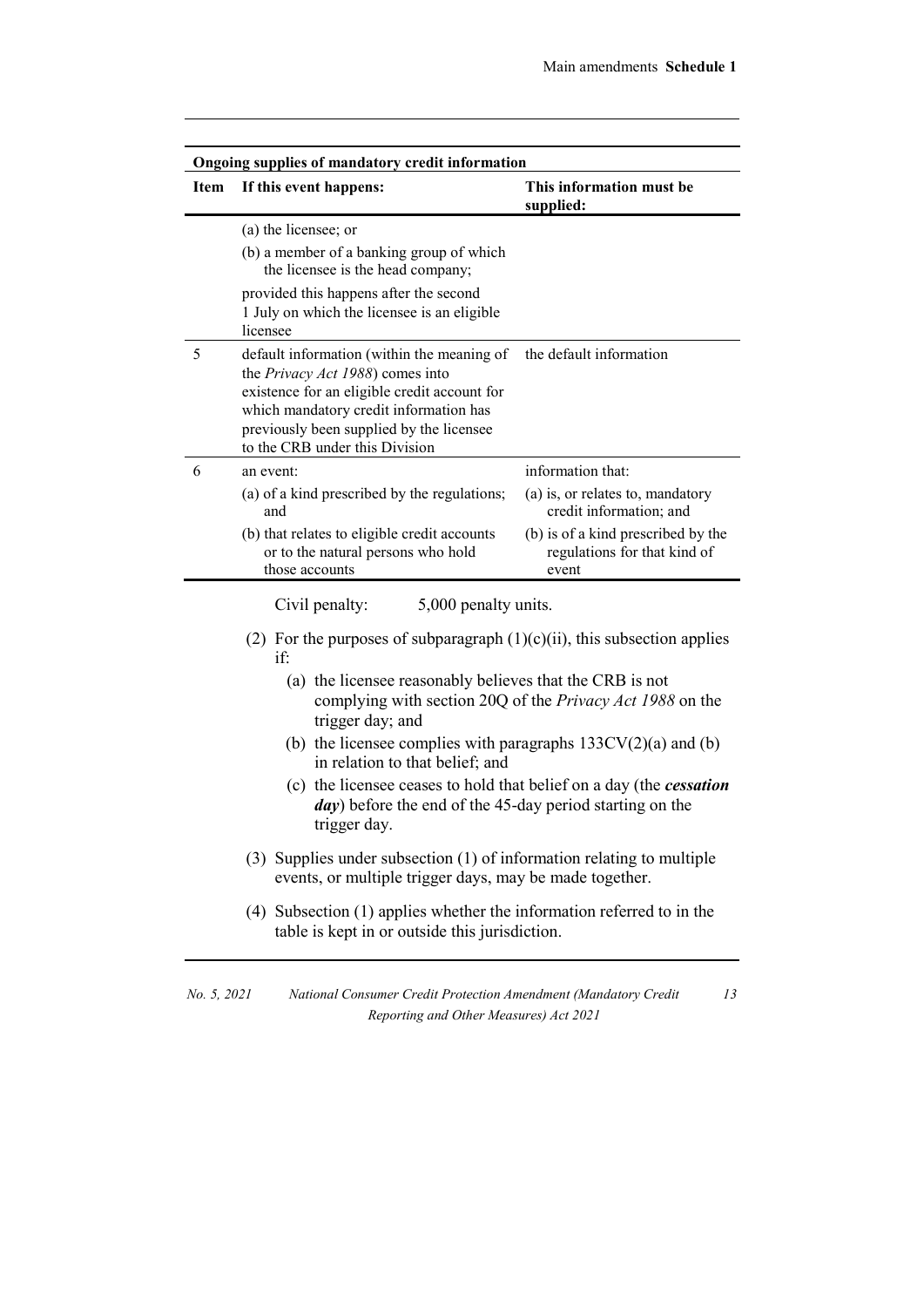- (5) Regulations made for the purposes of subparagraph  $(1)(b)(i)$  may make provision in relation to a matter by applying, adopting or incorporating, with or without modification, any matter contained in any other instrument or writing as in force or existing from time to time.
- (6) Subsection (5) has effect despite subsection 14(2) of the *Legislation Act 2003*.

### **133CV Exception if credit reporting body not complying with information security requirements**

- (1) Subsection 133CU(1) does not apply, and is taken never to have applied, to a licensee for a credit reporting body if:
	- (a) the licensee reasonably believes that the body is not complying with section 20Q of the *Privacy Act 1988*:
		- (i) on the trigger day referred to in that subsection; and
		- (ii) on the last day of the 45-day period starting on the trigger day; and
	- (b) the licensee continues to hold that belief after that 45-day period; and
	- (c) the licensee satisfies subsection (2) of this section.
	- Note 1: Paragraph (b) means that, if the licensee ceases to hold that belief after that 45-day period, this exception will cease to apply and the supply requirement in subsection 133CU(1) will apply.
	- Note 2: A person who wishes to rely on this subsection bears an evidential burden in relation to the matters in this subsection (see subsection (3) of this section and subsection 13.3(3) of the *Criminal Code*).
- (2) The licensee satisfies this subsection if:
	- (a) the licensee prepares a written notice:
		- (i) stating that the licensee reasonably believes that the body is not complying with section 20Q of the *Privacy Act 1988* on the trigger day; and
		- (ii) setting out the licensee's reasons for that belief; and
		- (iii) stating that the body may try to convince the licensee otherwise; and
	- (b) the licensee gives that notice to the body, and a copy to the Information Commissioner and ASIC, within 7 days after the trigger day; and

*<sup>14</sup> National Consumer Credit Protection Amendment (Mandatory Credit Reporting and Other Measures) Act 2021 No. 5, 2021*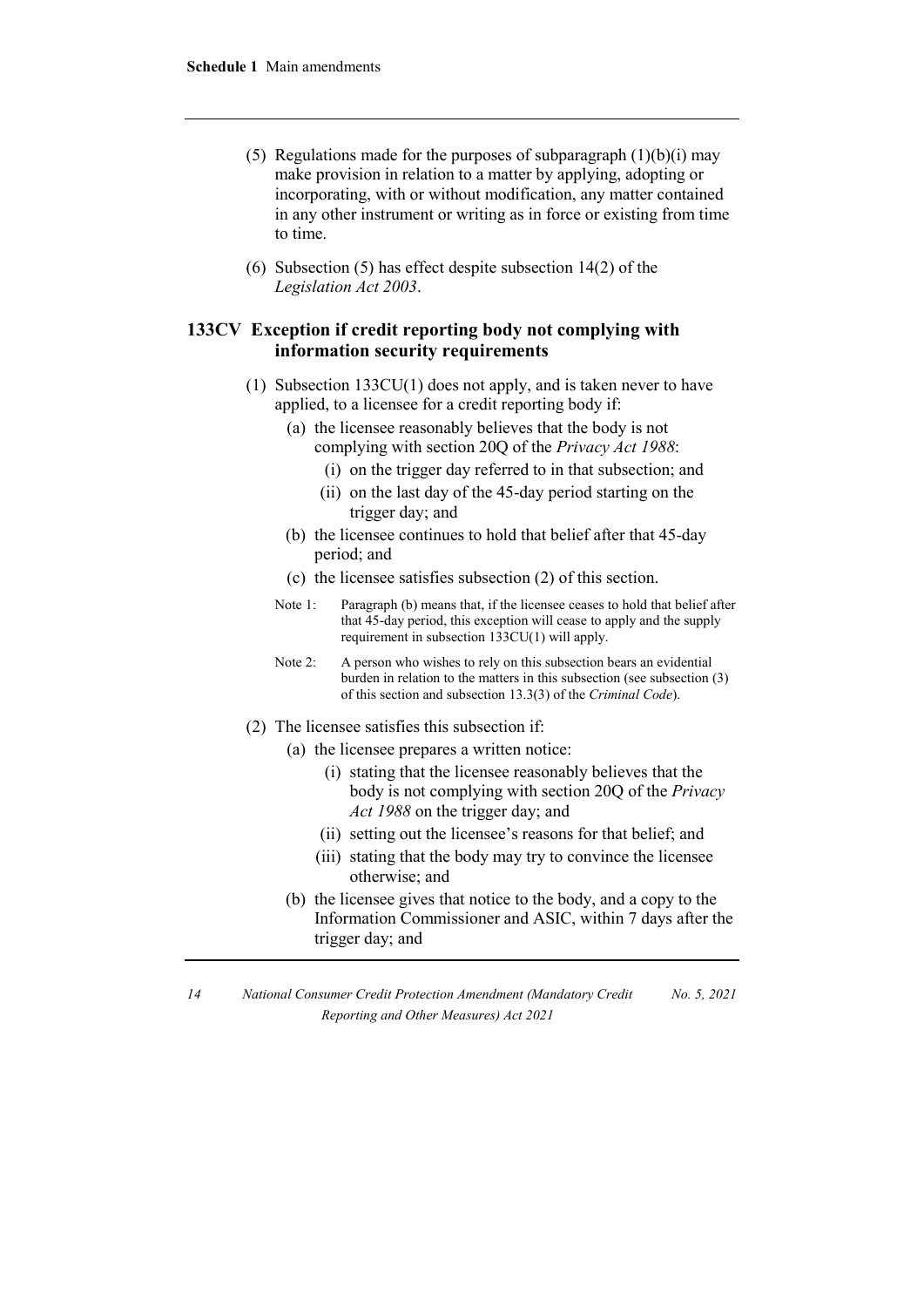- (c) the licensee prepares a written notice (the *final notice*):
	- (i) stating that the licensee reasonably believes that the body is not complying with section 20Q of the *Privacy Act 1988* on the last day of that 45-day period; and
	- (ii) setting out the licensee's reasons for that belief; and
- (d) the licensee gives the final notice to the body, and a copy to the Information Commissioner and ASIC, within 7 days after the last day of that 45-day period.
- (3) A licensee who wishes to rely on subsection (1) in proceedings for a declaration of contravention or a pecuniary penalty order bears an evidential burden in relation to the matters in that subsection.
- (4) Subsection 21U(2) of the *Privacy Act 1988* does not require a licensee to give a credit reporting body notice of a correction of certain information if:
	- (a) subsection (1) of this section is providing the licensee with an exception from a requirement under subsection 133CU(1) of this Act; and
	- (b) that requirement is to supply the corrected information to the body;

unless the reason under subsection 21U(1) of the *Privacy Act 1988* for the correction is that the information is inaccurate, and it was inaccurate when earlier supplied to the body under this Division.

### **133CW Licensee must give notice if credit reporting body later complies with information security requirements**

If:

- (a) an eligible licensee reasonably believes that an eligible credit reporting body for the licensee is not complying with section 20Q of the *Privacy Act 1988* on the trigger day referred to in subsection 133CU(1); and
- (b) the licensee complies with paragraphs  $133CV(2)(a)$  and (b) in relation to that belief; and
- (c) the licensee ceases to hold that belief on any day after the trigger day;

the licensee must:

(d) prepare a written notice:

*No. 5, 2021 National Consumer Credit Protection Amendment (Mandatory Credit Reporting and Other Measures) Act 2021*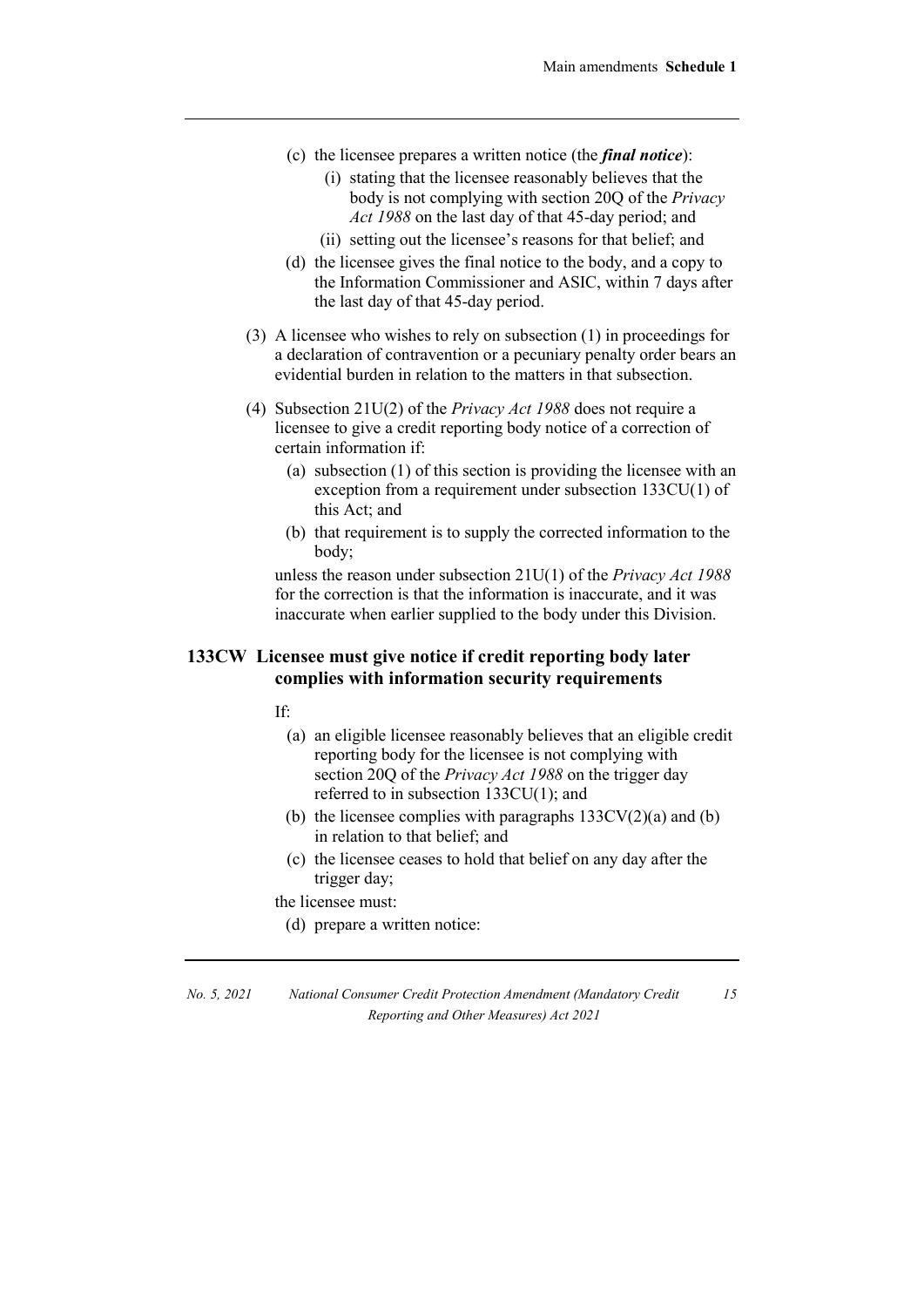- (i) stating that the licensee has ceased to hold that belief; and
- (ii) setting out the licensee's reasons for ceasing to hold that belief; and
- (e) give that notice to the body, and a copy to the Information Commissioner and ASIC, within 7 days after the day the licensee ceased to hold that belief.

Civil penalty: 5,000 penalty units.

# **Subdivision C—Offences**

### **133CX Offence relating to initial bulk supplies**

- (1) A person commits an offence if:
	- (a) the person is subject to a requirement under subsection  $133CR(1)$  or (3); and
	- (b) the person engages in conduct; and
	- (c) the conduct contravenes the requirement.

Criminal penalty: 100 penalty units.

- (2) Section 14.1 of the *Criminal Code* does not apply to an offence against subsection (1).
	- Note: For an exception to an offence against subsection (1), see subsection 133CS(1). A defendant bears an evidential burden in relation to the matters in subsection 133CS(1) (see subsection 13.3(3) of the *Criminal Code*).

### **133CY Offence relating to ongoing supplies**

- (1) A person commits an offence if:
	- (a) the person is subject to a requirement under subsection 133CU(1); and
		- (b) the person engages in conduct; and
		- (c) the conduct contravenes the requirement.

Criminal penalty: 100 penalty units.

(2) Section 14.1 of the *Criminal Code* does not apply to an offence against subsection (1).

*<sup>16</sup> National Consumer Credit Protection Amendment (Mandatory Credit Reporting and Other Measures) Act 2021 No. 5, 2021*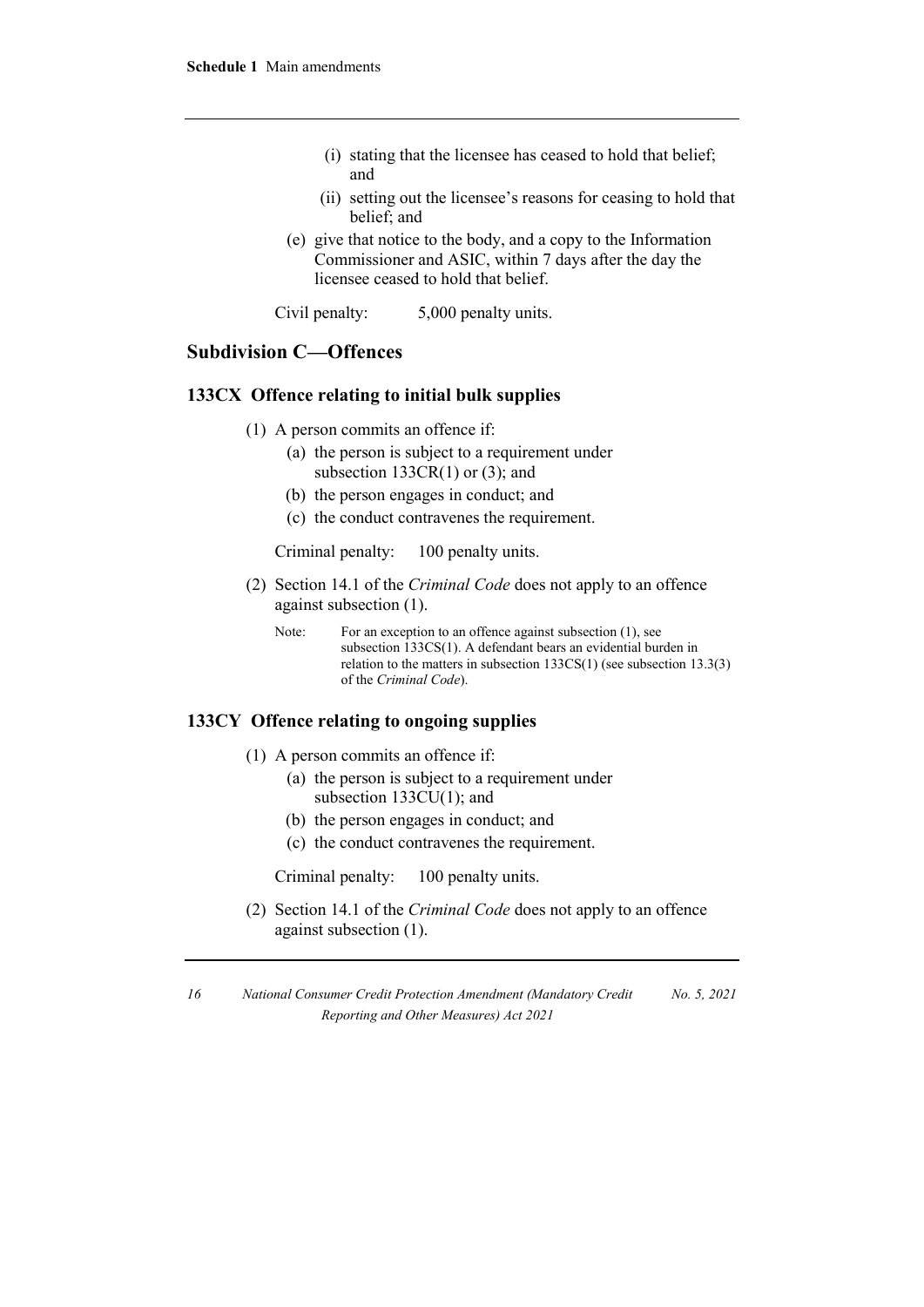Note: For an exception to an offence against subsection (1), see subsection 133CV(1). A defendant bears an evidential burden in relation to the matters in subsection  $133CV(1)$  (see subsection  $13.3(3)$ ) of the *Criminal Code*).

### **133CZ Offence relating to giving notice if credit reporting body later complies with information security requirements**

A person commits an offence if:

- (a) the person is subject to a requirement under section 133CT or 133CW; and
- (b) the person engages in conduct; and
- (c) the conduct contravenes the requirement.

Criminal penalty: 100 penalty units.

# **Division 3—Conditions on credit reporting bodies on-disclosing credit information**

#### **133CZA On-disclosing information supplied under Division 2 etc.**

- (1) This section applies to a credit reporting body in relation to the following information (the *protected information*):
	- (a) any information that the credit reporting body is supplied under Division 2;
	- (b) any CRB derived information (within the meaning of the *Privacy Act 1988*) that is derived from information that the credit reporting body is supplied under Division 2.

#### *When protected information must not be disclosed*

- (2) If the conditions prescribed by the regulations are met for the credit reporting body and a credit provider, the credit reporting body must not disclose to the credit provider so much of the protected information as:
	- (a) is prescribed by the regulations; or
	- (b) is of a kind or kinds prescribed by the regulations.

Civil penalty: 5,000 penalty units.

*No. 5, 2021 National Consumer Credit Protection Amendment (Mandatory Credit Reporting and Other Measures) Act 2021*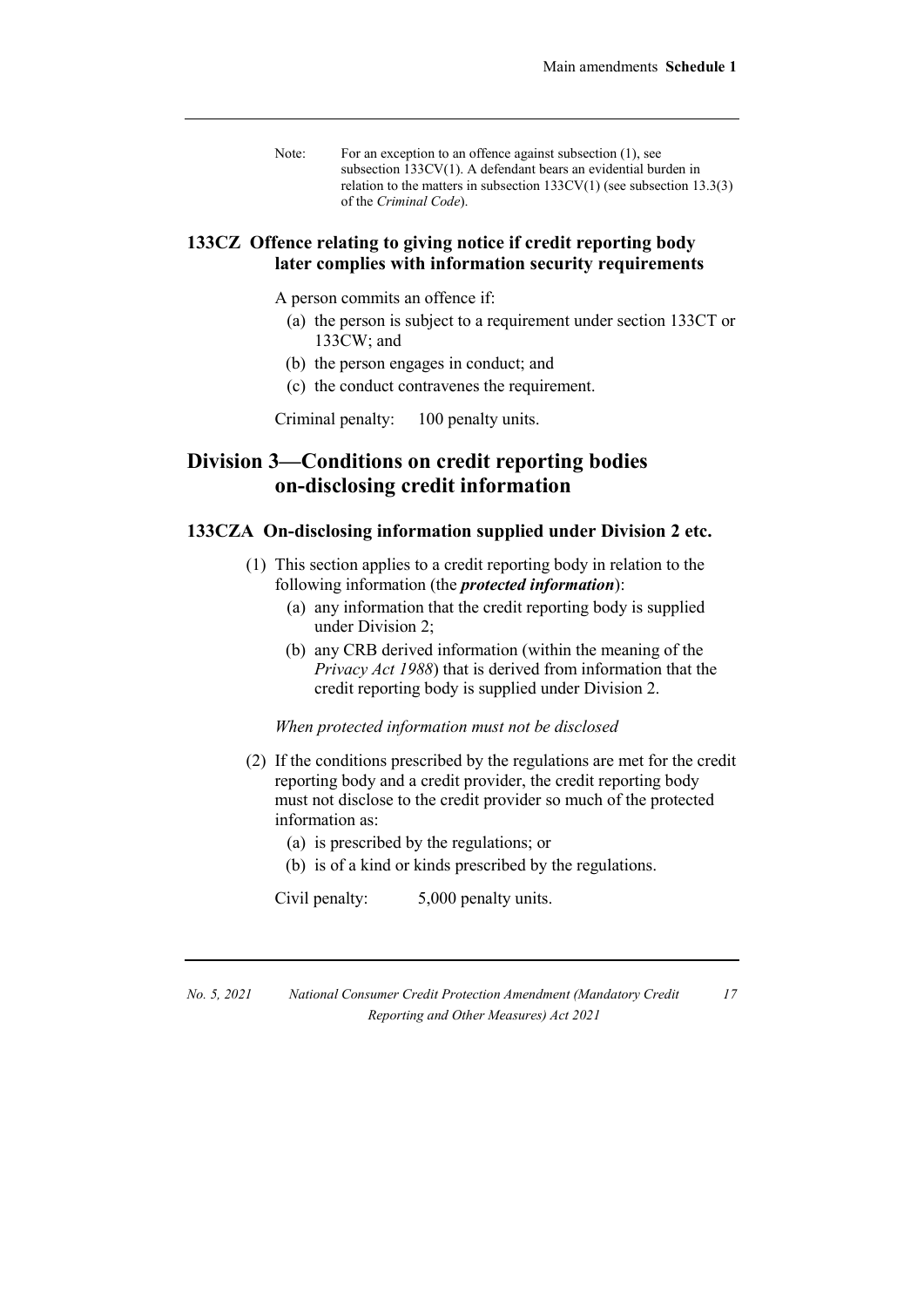*When protected information must be disclosed*

- (3) If the conditions prescribed by the regulations are met for the credit reporting body and a credit provider, the credit reporting body must disclose to the credit provider so much of the protected information as:
	- (a) the regulations require to be disclosed; or

(b) is of a kind or kinds prescribed by the regulations; and which the *Privacy Act 1988* does not prevent the credit reporting body from disclosing.

Civil penalty: 5,000 penalty units.

(4) If the credit reporting body is required under subsection (3) to disclose information, the credit reporting body must make the disclosure by the time, and in accordance with the requirements, prescribed by the regulations.

Civil penalty: 5,000 penalty units.

*Incorporation of other instruments*

- (5) Regulations made for the purposes of subsection (2), (3) or (4) may make provision in relation to a matter by applying, adopting or incorporating, with or without modification, any matter contained in any other instrument or writing as in force or existing from time to time.
- (6) Subsection (5) has effect despite subsection 14(2) of the *Legislation Act 2003*.

*Matters regulations may deal with*

(7) Without limiting subsection (2), (3) or (4), a matter prescribed for the purposes of that subsection may depend on a person or body being satisfied of one or more specified matters.

### **133CZB Offence**

A person commits an offence if:

(a) the person is subject to a requirement under subsection  $133CZA(2)$ ,  $(3)$  or  $(4)$ ; and

*<sup>18</sup> National Consumer Credit Protection Amendment (Mandatory Credit Reporting and Other Measures) Act 2021 No. 5, 2021*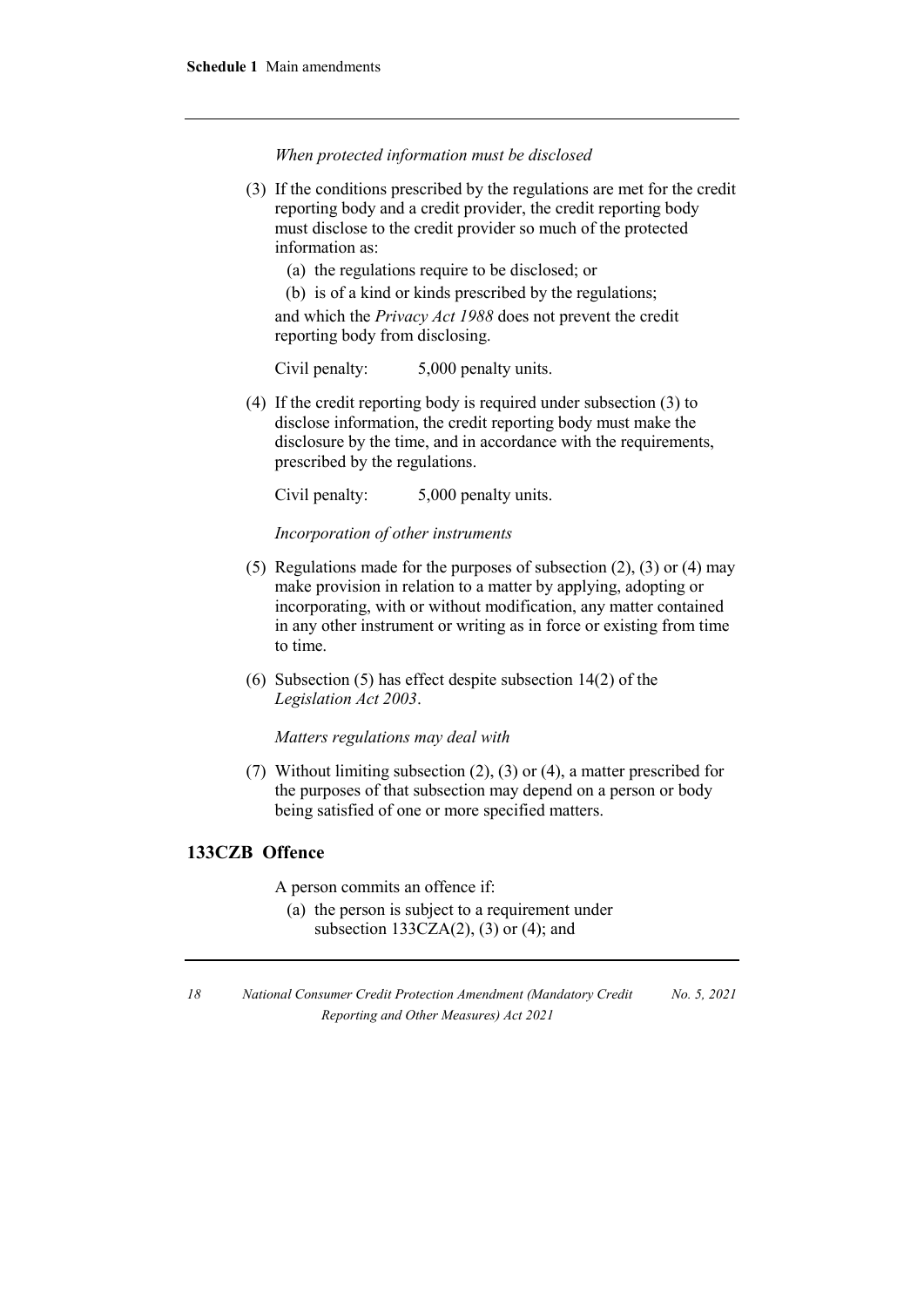- (b) the person engages in conduct; and
- (c) the conduct contravenes the requirement.

Criminal penalty: 100 penalty units.

# **Division 4—Reporting to the Minister**

### **133CZC Reports about initial bulk supplies of credit information**

- (1) A licensee who is required under subsection 133CR(1) or (3) to supply mandatory credit information must arrange:
	- (a) for the preparation of a written statement containing information of the kinds prescribed by the regulations relating to:
		- (i) the mandatory credit information; or
		- (ii) the eligible credit accounts to which the mandatory credit information relates; and
	- (b) for a person appointed under section 133CZD to audit that statement and prepare a written report of the audit; and
	- (c) for that statement and audit report to be given to the Minister within 6 months after the 1 July referred to in that subsection.

Civil penalty: 5,000 penalty units.

- (2) A credit reporting body to whom mandatory credit information is required under subsection  $133CR(1)$  or (3) to be supplied must arrange:
	- (a) for the preparation of a written statement containing information of the kinds prescribed by the regulations relating to:
		- (i) the mandatory credit information; or
		- (ii) the eligible credit accounts to which the mandatory credit information relates; and
	- (b) for a person appointed under section 133CZD to audit that statement and prepare a written report of the audit; and
	- (c) for that statement and audit report to be given to the Minister within 6 months after the 1 July referred to in that subsection.

Civil penalty: 5,000 penalty units.

*No. 5, 2021 National Consumer Credit Protection Amendment (Mandatory Credit Reporting and Other Measures) Act 2021*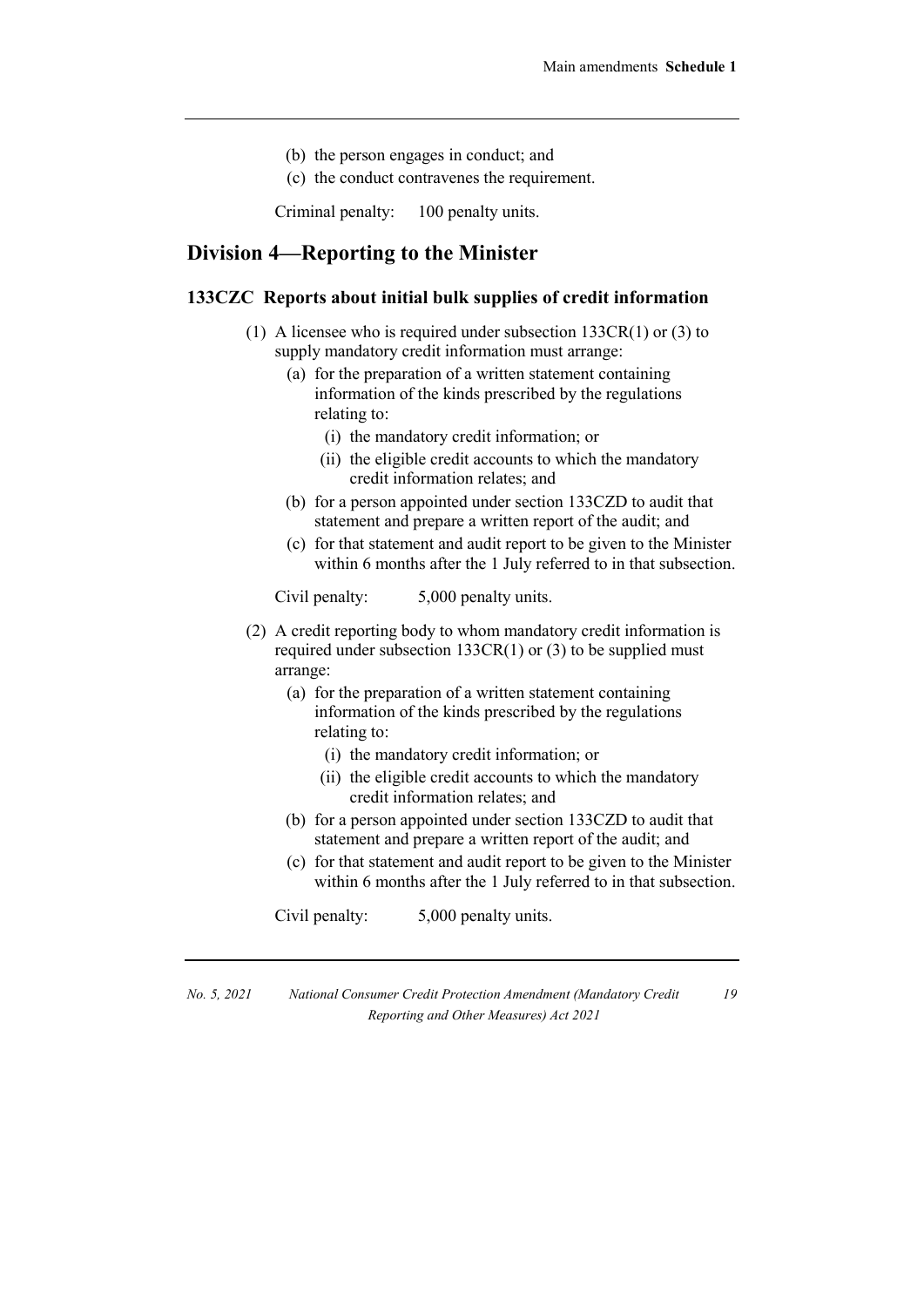(3) For the purposes of subsection (1) or (2), disregard section 133CS when working out whether a person is required under subsection 133CR(1) or (3) to supply mandatory credit information to another person.

### **133CZD Auditors**

- (1) ASIC may, in writing, appoint as auditors for the purposes of this Division:
	- (a) one or more suitably qualified persons; or
	- (b) the members of one or more classes of suitably qualified persons.
- (2) The reasonable fees and expenses of an auditor for preparing an audit report under this Division are payable by the person required to arrange for the preparation of the statement to which the audit report relates.
- (3) The auditor may recover those fees by action against that person.

### **133CZE Offence**

A person commits an offence if:

- (a) the person is subject to a requirement under subsection  $133CZC(1)$  or  $(2)$ ; and
- (b) the person engages in conduct; and
- (c) the conduct contravenes the requirement.

Criminal penalty: 100 penalty units.

# **Division 5—Assisting ASIC**

### **133CZF Meaning of** *Part 3-2CA body*

A *Part 3-2CA body* is a person that is or has been:

- (a) an eligible licensee; or
- (b) an eligible credit reporting body for a licensee.

| 20 | National Consumer Credit Protection Amendment (Mandatory Credit) | No. 5, 2021 |
|----|------------------------------------------------------------------|-------------|
|    | Reporting and Other Measures) Act 2021                           |             |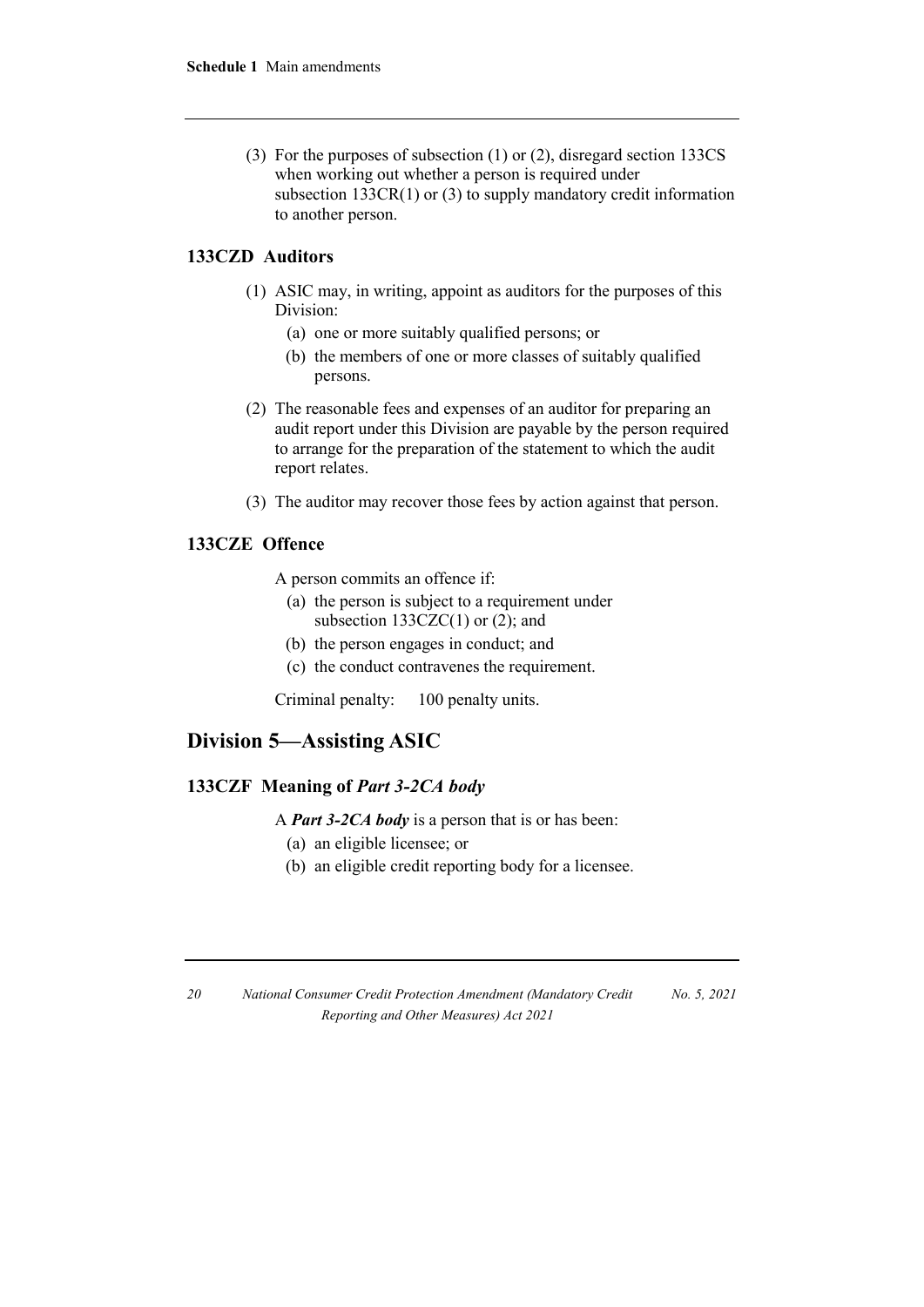### **133CZG Obligation to provide a statement or obtain an audit report if directed by ASIC**

*Notice to Part 3-2CA body to provide a statement*

- (1) ASIC may give a Part 3-2CA body a written notice directing the body to lodge with ASIC a written statement containing specified information about whether the body, or another Part 3-2CA body, is complying with this Part (other than Division 4).
- (2) Notices under subsection (1):
	- (a) may be given at any time; and
	- (b) may be given to one or more particular Part 3-2CA bodies, or to each Part 3-2CA body in one or more classes of Part 3-2CA bodies, or to all Part 3-2CA bodies; and
	- (c) may require all the same information, or may contain differences as to the information they require; and
	- (d) may require a statement containing information to be given on a periodic basis, or each time a particular event or circumstance occurs, without ASIC having to give a further written notice.

*Notice to Part 3-2CA body to obtain an audit report*

- (3) ASIC may also give a Part 3-2CA body a written notice directing the body to obtain an audit report prepared:
	- (a) by a suitably qualified person specified in the notice; and
	- (b) on a statement, or on each statement in a class of statements, under subsection (1); and
	- (c) before the statement is given to ASIC.
- (4) A notice under subsection (3) is not a legislative instrument.

*Notice must specify day by which Part 3-2CA body must comply*

(5) A notice given under this section must specify the day by which the Part 3-2CA body must comply with the notice (which must be a reasonable period after the notice is given). ASIC may extend the day by giving a written notice to the Part 3-2CA body.

*No. 5, 2021 National Consumer Credit Protection Amendment (Mandatory Credit Reporting and Other Measures) Act 2021*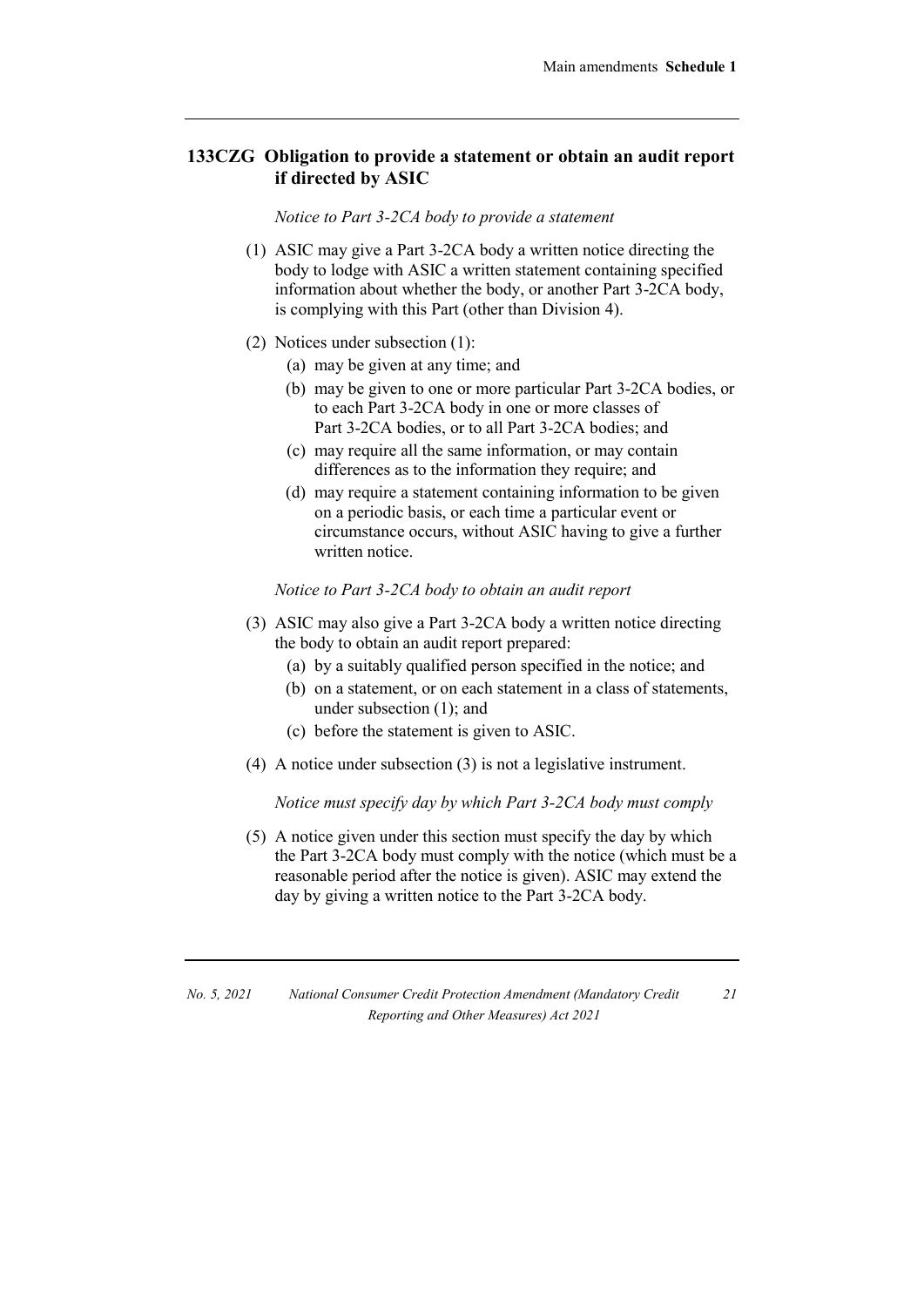*Requirement to comply with notice*

(6) The Part 3-2CA body must comply with a notice given under this section within the time specified in the notice.

Civil penalty: 5,000 penalty units.

*Offence*

- (7) A person commits an offence if:
	- (a) the person is subject to a requirement under subsection (6); and
	- (b) the person engages in conduct; and
	- (c) the conduct contravenes the requirement.

Criminal penalty: 6 months imprisonment.

### **133CZH Obligation to give ASIC information required by the regulations**

*Regulations may require Part 3-2CA body to give information*

- (1) The regulations may require:
	- (a) a Part 3-2CA body; or
	- (b) each Part 3-2CA body in a class of Part 3-2CA bodies;

to give ASIC specified information about whether the body, or another Part 3-2CA body, is complying with this Part (other than Division 4).

*Requirement to comply with regulations*

(2) If regulations under subsection (1) require a Part 3-2CA body to give ASIC information, the body must give ASIC that information.

Civil penalty: 5,000 penalty units.

*Offence*

- (3) A person commits an offence if:
	- (a) the person is subject to a requirement to give ASIC information under subsection (2); and

*<sup>22</sup> National Consumer Credit Protection Amendment (Mandatory Credit Reporting and Other Measures) Act 2021 No. 5, 2021*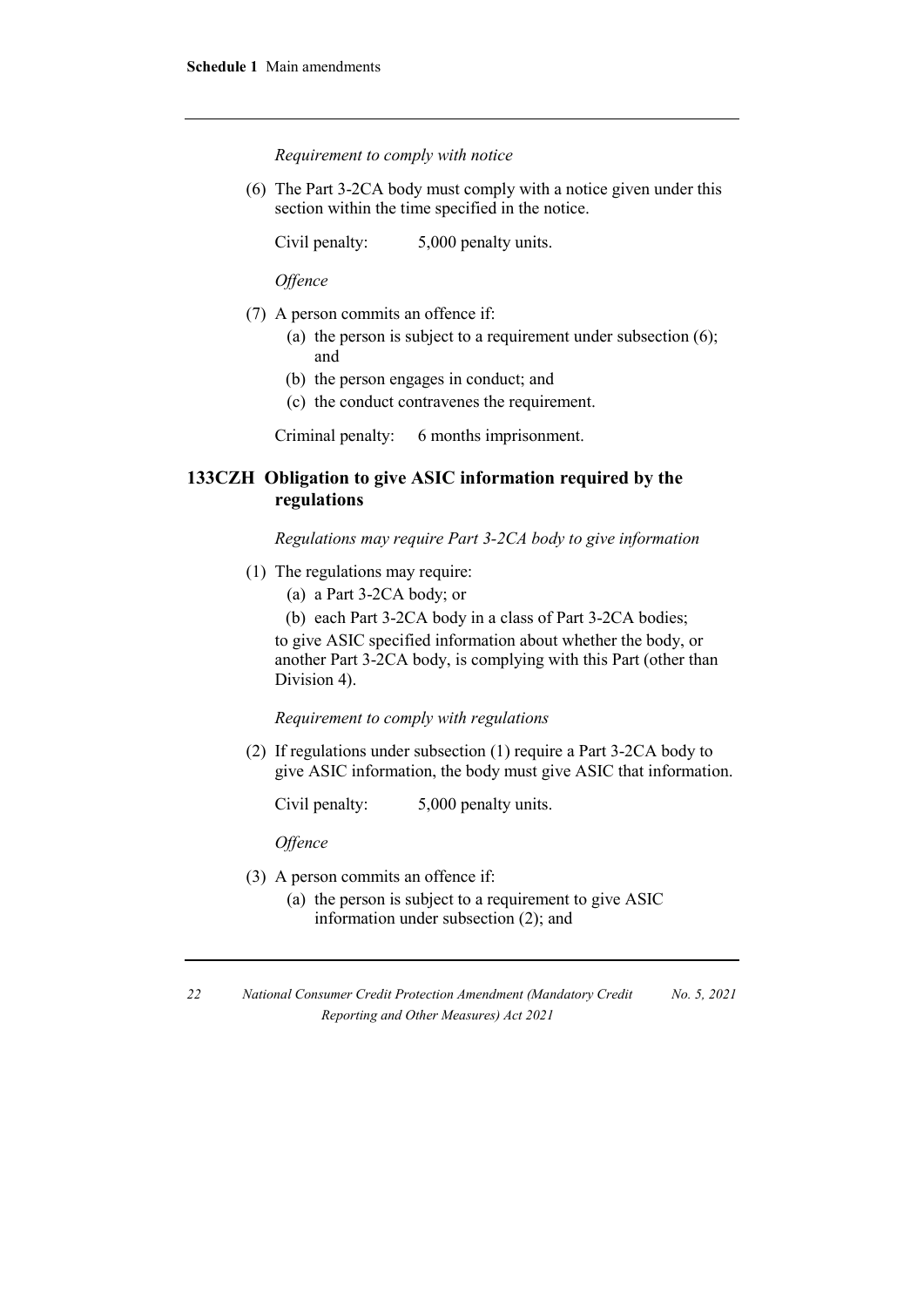- (b) the person engages in conduct; and
- (c) the conduct contravenes the requirement.

Criminal penalty: 6 months imprisonment.

### **133CZI Obligation to provide ASIC with assistance if reasonably requested**

#### *Requirement to provide assistance*

- (1) If ASIC, or a person authorised by ASIC, reasonably requests assistance from a Part 3-2CA body (the *assisting body*) about whether:
	- (a) the assisting body; or
	- (b) another Part 3-2CA body;

is complying with this Part (other than Division 4), the assisting body must give ASIC or the authorised person the requested assistance.

Civil penalty: 5,000 penalty units.

(2) If the request is in writing, it is not a legislative instrument.

*Offence*

- (3) A person commits an offence if:
	- (a) the person is subject to a requirement to give ASIC or an authorised person assistance under subsection (1); and
	- (b) the person engages in conduct; and
	- (c) the conduct contravenes the requirement.

Criminal penalty: 6 months imprisonment.

### **133CZJ Extended application of Division 4 of Part 2-5**

(1) Division 4 of Part 2-5 also applies in relation to an audit report required under subsection 133CZG(3) as if the substitutions in the following table, and the modification in subsection (2) of this section, were made.

*23*

*No. 5, 2021 National Consumer Credit Protection Amendment (Mandatory Credit Reporting and Other Measures) Act 2021*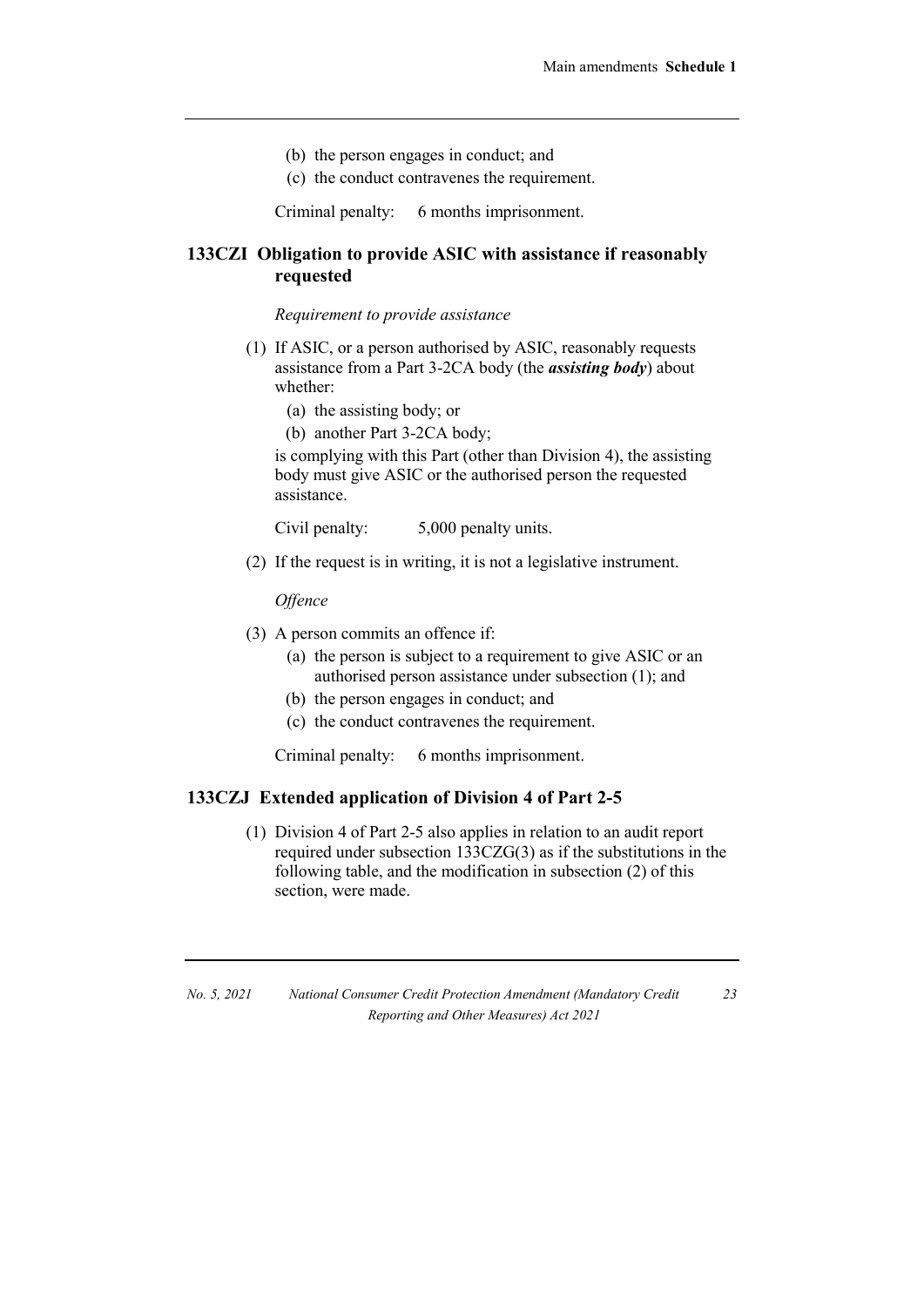| <b>Substitutions to be made</b> |                                                         |                            |
|---------------------------------|---------------------------------------------------------|----------------------------|
| <b>Item</b>                     | For a reference in Division 4 of<br><b>Part 2-5 to:</b> | substitute a reference to: |
|                                 | licensee                                                | Part 3-2CA body            |
|                                 | subsection $49(3)$                                      | subsection $133CZG(3)$     |
|                                 | financial records or other credit books                 | records                    |

- (2) For the purposes of subsection (1), assume that paragraphs  $104(2)(a)$  and (b) were replaced with the following:
	- "(a) constitutes or may constitute a contravention of Part 3-2CA (other than Division 4); or".

### **Division 6—Miscellaneous**

### **133CZK This Part does not limit the** *Privacy Act 1988*

Subject to subsection 133CV(4), this Part does not limit the operation of the *Privacy Act 1988*.

### **133CZL Review of the operation of this Part**

- (1) The Minister must cause an independent review to be conducted of the operation of this Part.
- (2) The persons who conduct the review must complete it, and give the Minister a written report of the review, before 1 October 2024.
- (3) The Minister must cause copies of the report to be tabled in each House of the Parliament within 15 sitting days of that House after the report is given to the Minister.

### **133CZM Main constitutional basis**

The main constitutional basis for this Part is set out in Part 1-3.

### **133CZN Other constitutional bases**

(1) Independently of section 133CZM, this Part also has effect as provided by subsections  $(2)$ ,  $(3)$ ,  $(4)$  and  $(5)$ .

*<sup>24</sup> National Consumer Credit Protection Amendment (Mandatory Credit Reporting and Other Measures) Act 2021 No. 5, 2021*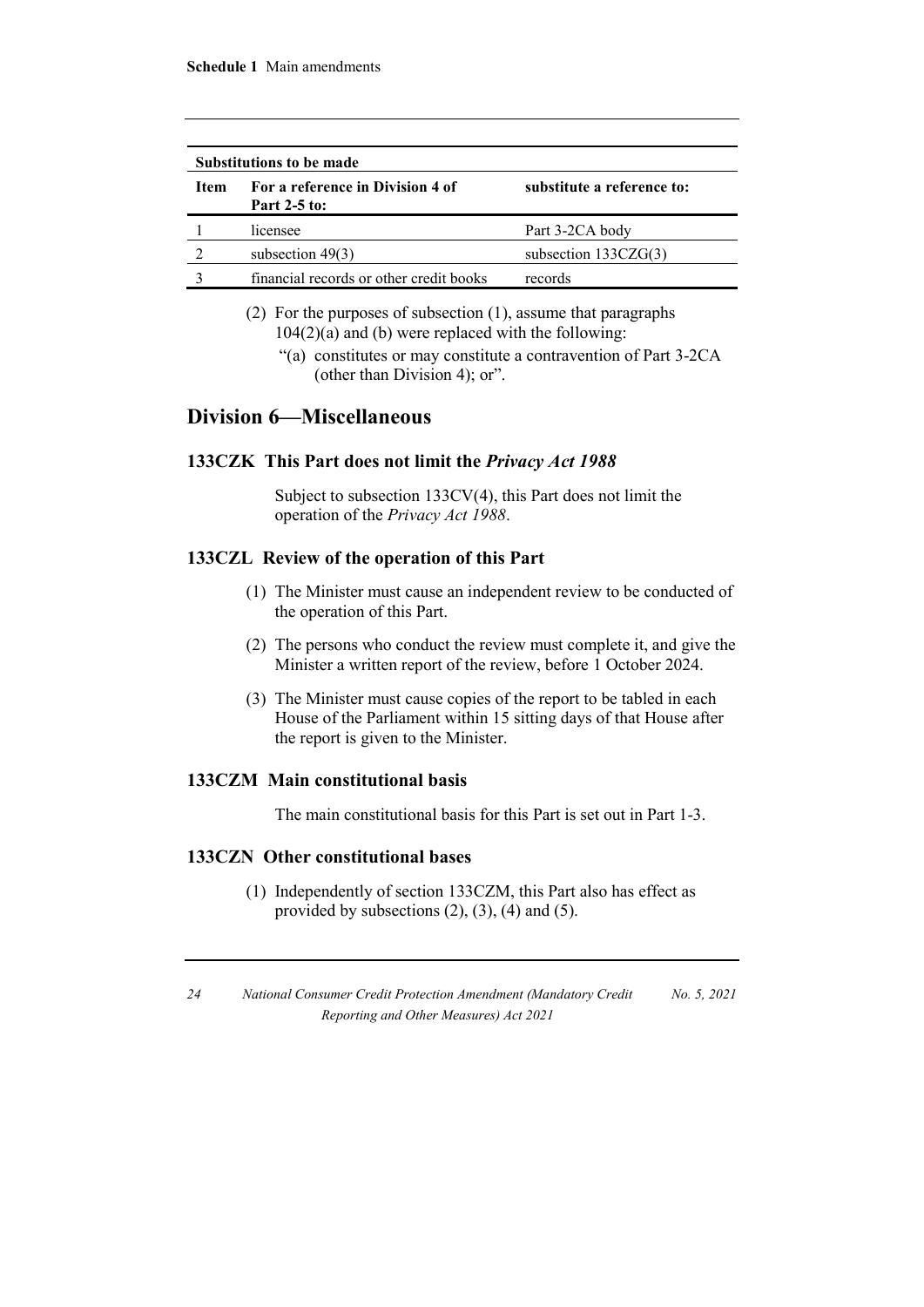*Other constitutional bases—eligible licensees*

- (2) This Part also has the effect it would have if a reference in it to an eligible licensee were expressly confined to an eligible licensee that is a corporation to which paragraph  $51(xx)$  of the Constitution applies.
- (3) This Part also has the effect it would have if a reference in it to an eligible licensee were expressly confined to an eligible licensee acting:
	- (a) in the course of; or
	- (b) in relation to:

the carrying on of the business of banking, other than State banking (within the meaning of paragraph 51(xiii) of the Constitution) not extending beyond the limits of the State concerned.

### *Other constitutional bases—credit reporting bodies*

- (4) Division 3, subsection 133CZC(2) and Division 5 also have the effect they would have if a reference in them to a credit reporting body were expressly confined to a credit reporting body that is a corporation to which paragraph 51(xx) of the Constitution applies.
- (5) Division 3, subsection 133CZC(2) and Division 5 also have the effect they would have if a reference in them to a credit reporting body were expressly confined to a credit reporting body acting:
	- (a) in the course of; or
	- (b) in relation to;

the carrying on of the business of banking, other than State banking (within the meaning of paragraph  $51(xiii)$  of the Constitution) not extending beyond the limits of the State concerned.

### **5 At the end of paragraph 265(2)(c)**

Add:

(iii) is of a provision of Part 3-2CA (about mandatory comprehensive credit reporting); or

### **6 Section 266 (at the end of the heading)**

Add "**or credit reporting**".

*No. 5, 2021 National Consumer Credit Protection Amendment (Mandatory Credit Reporting and Other Measures) Act 2021*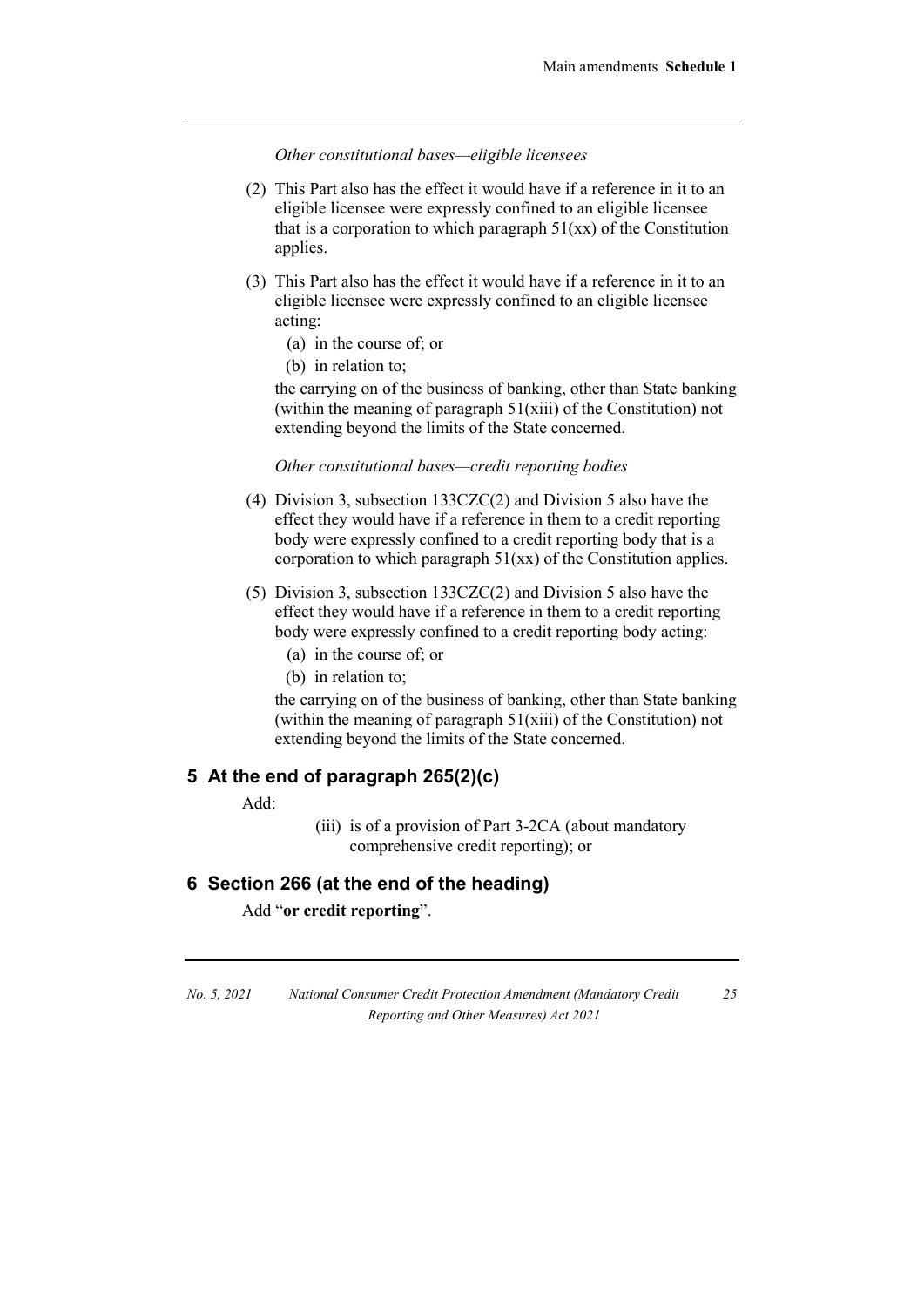### **7 Section 266**

Before "ASIC may give", insert "(1)".

### **8 At the end of section 266**

Add:

- (2) ASIC may give to:
	- (a) a Part 3-2CA body that is, or has been, subject to a requirement under Part 3-2CA (other than Division 4), either alone or together with any other person or persons; or
	- (b) a representative, banker, lawyer or auditor of a person referred to in paragraph (a);

a written notice requiring the production to a specified ASIC member or ASIC staff member, at a specified place and time, of specified books relating to:

- (c) information, or a statement, to which that requirement relates; or
- (d) the character or financial situation of, or a business carried on by, a person who is, or has been, subject to that requirement.
- Note 1: Part 3-2CA is about mandatory comprehensive credit reporting.
- Note 2: Failure to comply with a requirement made under this subsection is an offence (see section 290).

### **9 Paragraph 267(1)(b)**

After "paragraph  $266(1)(d)$  or (e)", insert "or (2)(c) or (d)".

### **10 Paragraph 307(1)(b)**

After "paragraph  $266(1)(d)$  or (e)", insert "or  $(2)(c)$  or  $(d)$ ".

### *Privacy Act 1988*

### **11 At the end of section 20Q**

Add:

- (3) Without limiting subsection (1), if a credit reporting body holds credit reporting information, the body must store the information:
	- (a) either:
		- (i) in Australia or an external Territory; or

*<sup>26</sup> National Consumer Credit Protection Amendment (Mandatory Credit Reporting and Other Measures) Act 2021 No. 5, 2021*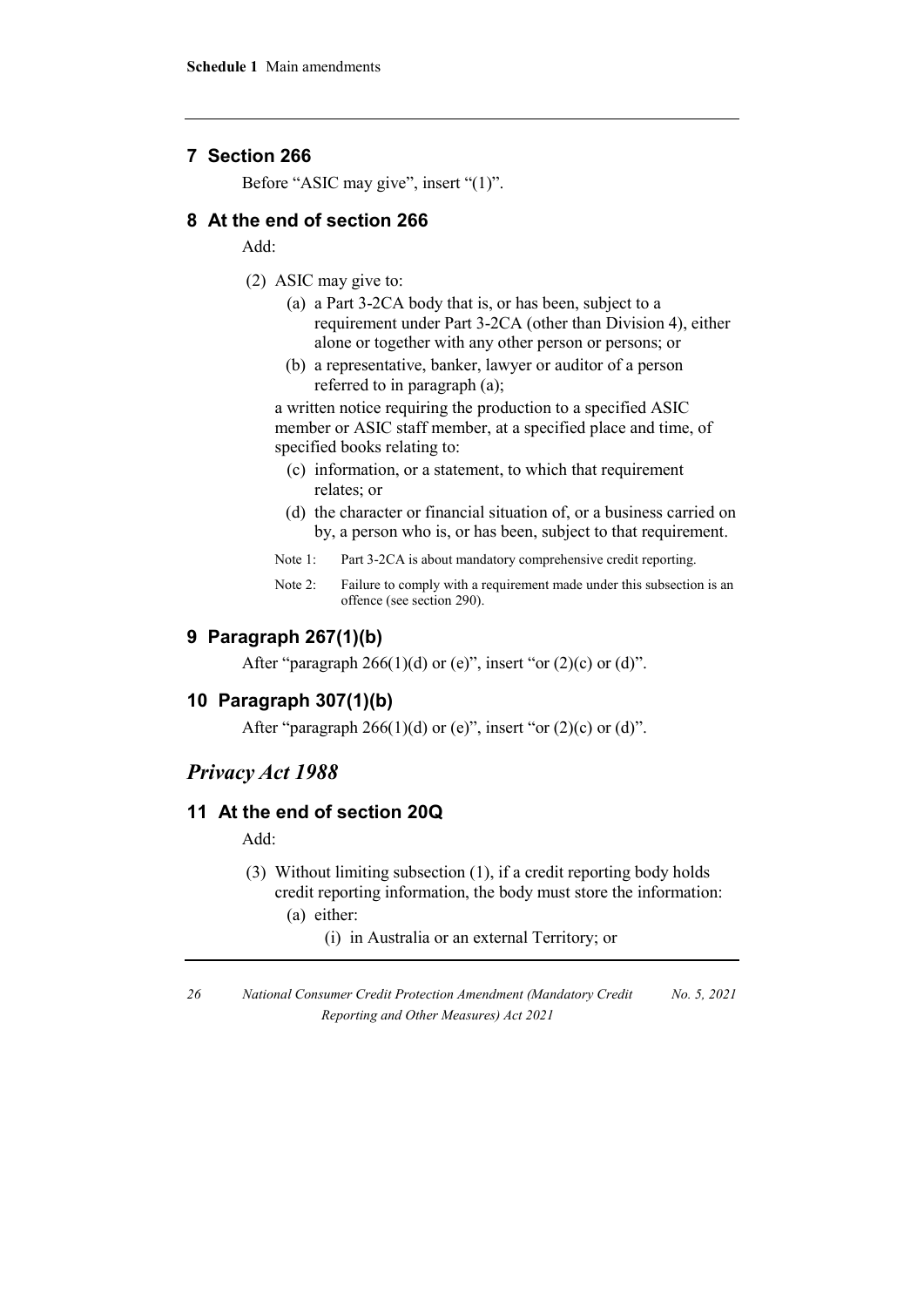- (ii) in accordance with any security requirements prescribed by the regulations for storing the information outside of Australia and the external Territories; and
- (b) in accordance with any security requirements prescribed by the regulations.
- Note: Requirements prescribed for paragraph (b) apply wherever the information is stored.

*No. 5, 2021 National Consumer Credit Protection Amendment (Mandatory Credit Reporting and Other Measures) Act 2021*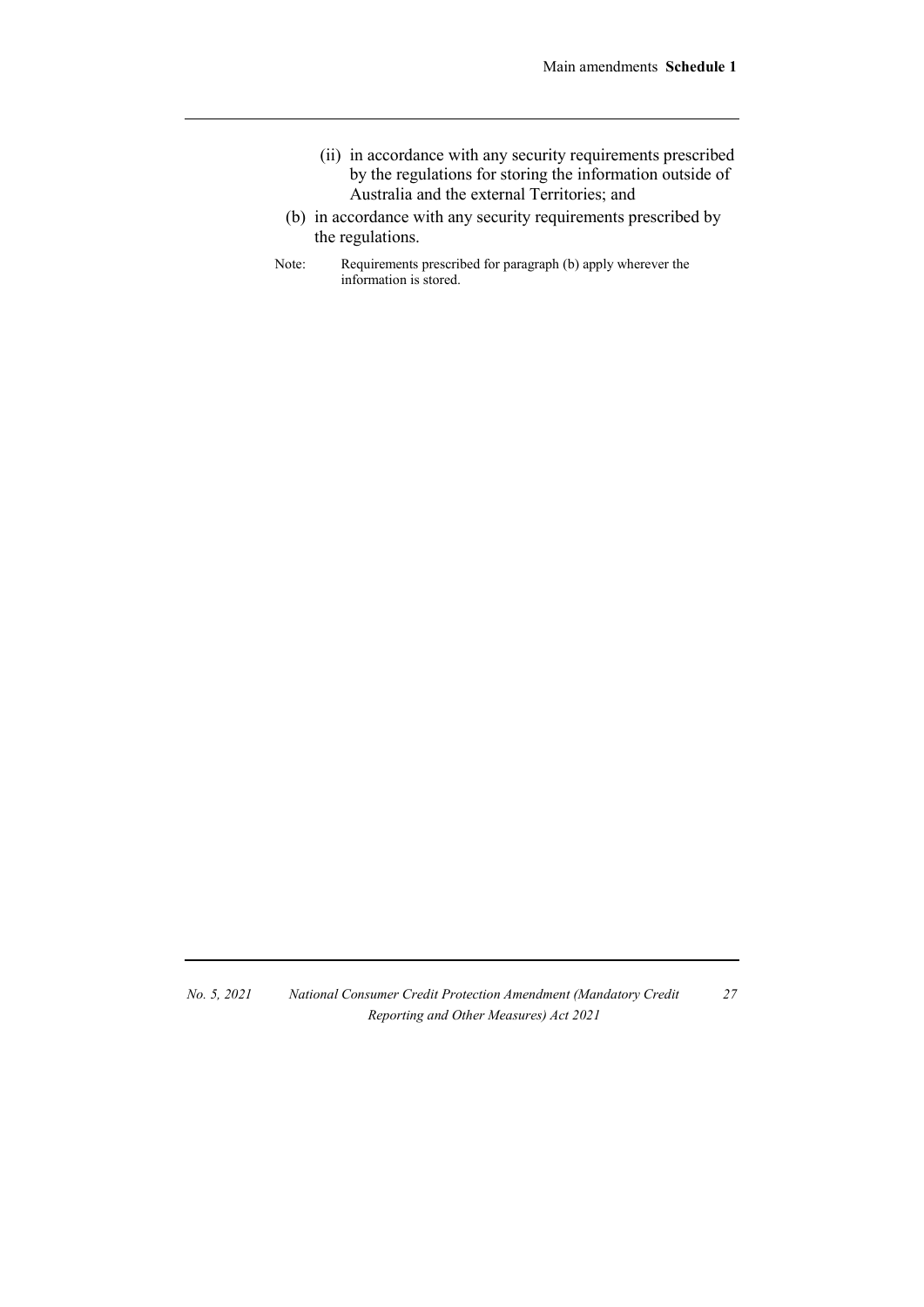# **Schedule 2—Financial hardship and other amendments**

# **Part 1—Financial hardship amendments**

### *Privacy Act 1988*

### **1 Subsection 6(1)**

Insert:

*financial hardship arrangement* has the meaning given by subsection  $6QA(1)$ .

*financial hardship information* has the meaning given by subsection  $6QA(4)$ .

*National Credit Code* has the same meaning as in the *National Consumer Credit Protection Act 2009*.

### **2 Subsection 6(1) (definition of** *residential property***)**

Omit "(within the meaning of the *National Consumer Credit Protection Act 2009*)".

### **3 After paragraph 6N(c)**

Insert:

(ca) financial hardship information about the individual; or

### **4 After section 6Q**

Insert:

### **6QA Meanings of** *financial hardship arrangement* **and** *financial hardship information*

*Financial hardship arrangement*

(1) If:

(a) a credit provider provides consumer credit to an individual; and

*<sup>28</sup> National Consumer Credit Protection Amendment (Mandatory Credit Reporting and Other Measures) Act 2021 No. 5, 2021*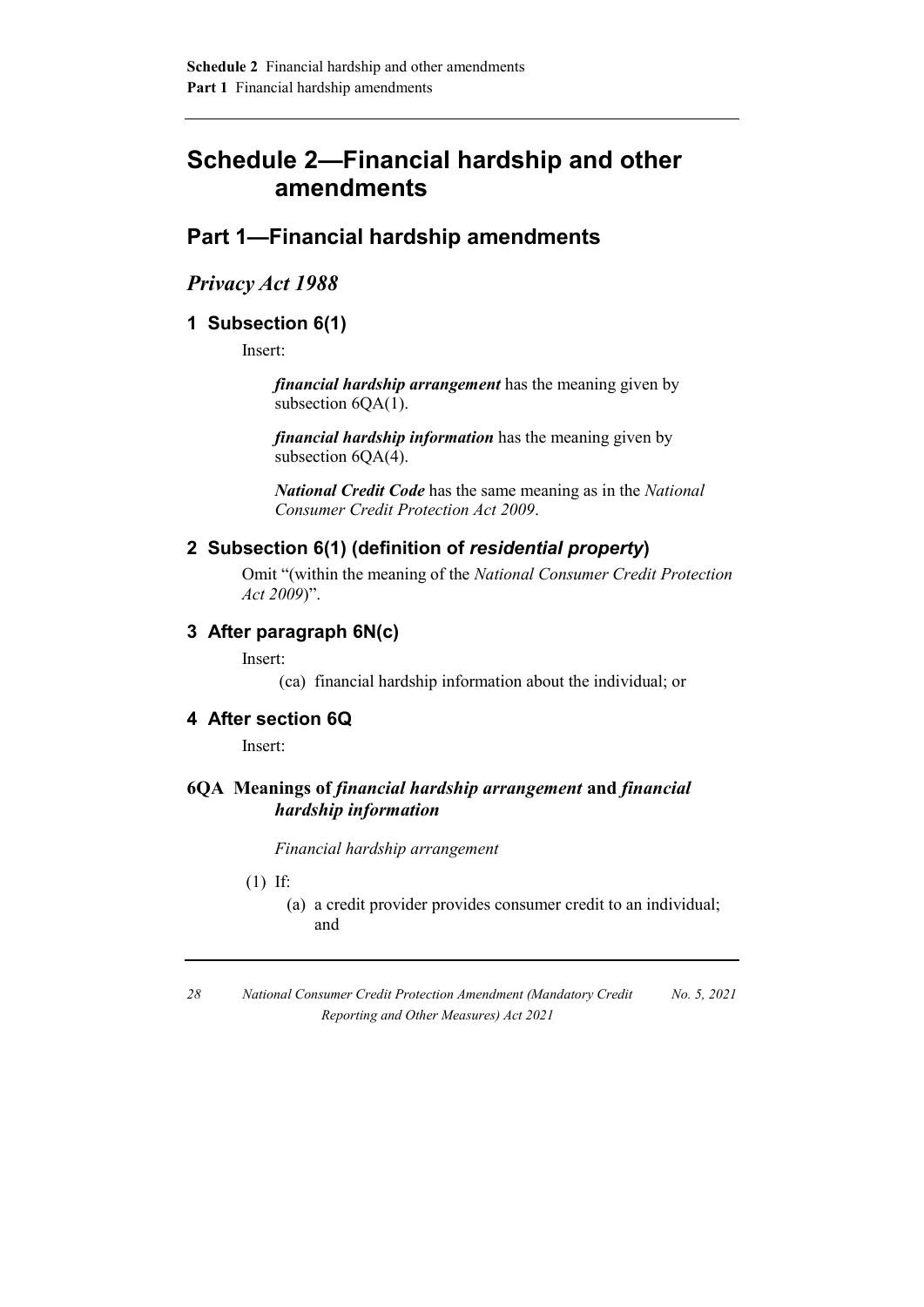- (b) the National Credit Code applies to the provision of the credit; and
- (c) the individual is or will be unable to meet the individual's obligations in relation to the consumer credit; and
- (d) as a result of the inability, an arrangement covered by subsection (3) affecting the monthly payment obligations of the individual is made between the credit provider and the individual which is either:
	- (i) a permanent variation to the terms of the consumer credit; or
	- (ii) a temporary relief from or deferral of the individual's obligations in relation to the consumer credit;

then the arrangement is a *financial hardship arrangement*.

- (2) For the purposes of this section, it does not matter whether the arrangement was initiated by the credit provider or the individual.
- (3) This subsection covers any kind of agreement, arrangement or understanding, whether formal or informal, whether express or implied and whether or not enforceable, or intended to be enforceable, by legal proceedings.

Examples: An arrangement might involve a credit provider agreeing to:

- (a) defer or reduce required monthly payments for a temporary period; or
- (b) accept interest-only payments for a temporary period; or
- (c) extend the term of a loan to reduce monthly payments.

#### *Financial hardship information*

- (4) If subsection 6V(1A) (about financial hardship arrangements) applies in determining repayment history information about an individual, then the following information is *financial hardship information* about the individual:
	- (a) for an arrangement referred to in subparagraph  $(1)(d)(i)$ (about permanent variations)—information, relating only to the first monthly payment affected by the arrangement, that indicates that the monthly payment is the first monthly

| No. 5, 2021 | National Consumer Credit Protection Amendment (Mandatory Credit |
|-------------|-----------------------------------------------------------------|
|             | Reporting and Other Measures) Act 2021                          |

Note: Financial hardship arrangements affect repayment history information: see subsection  $6\overline{V}(1A)$ .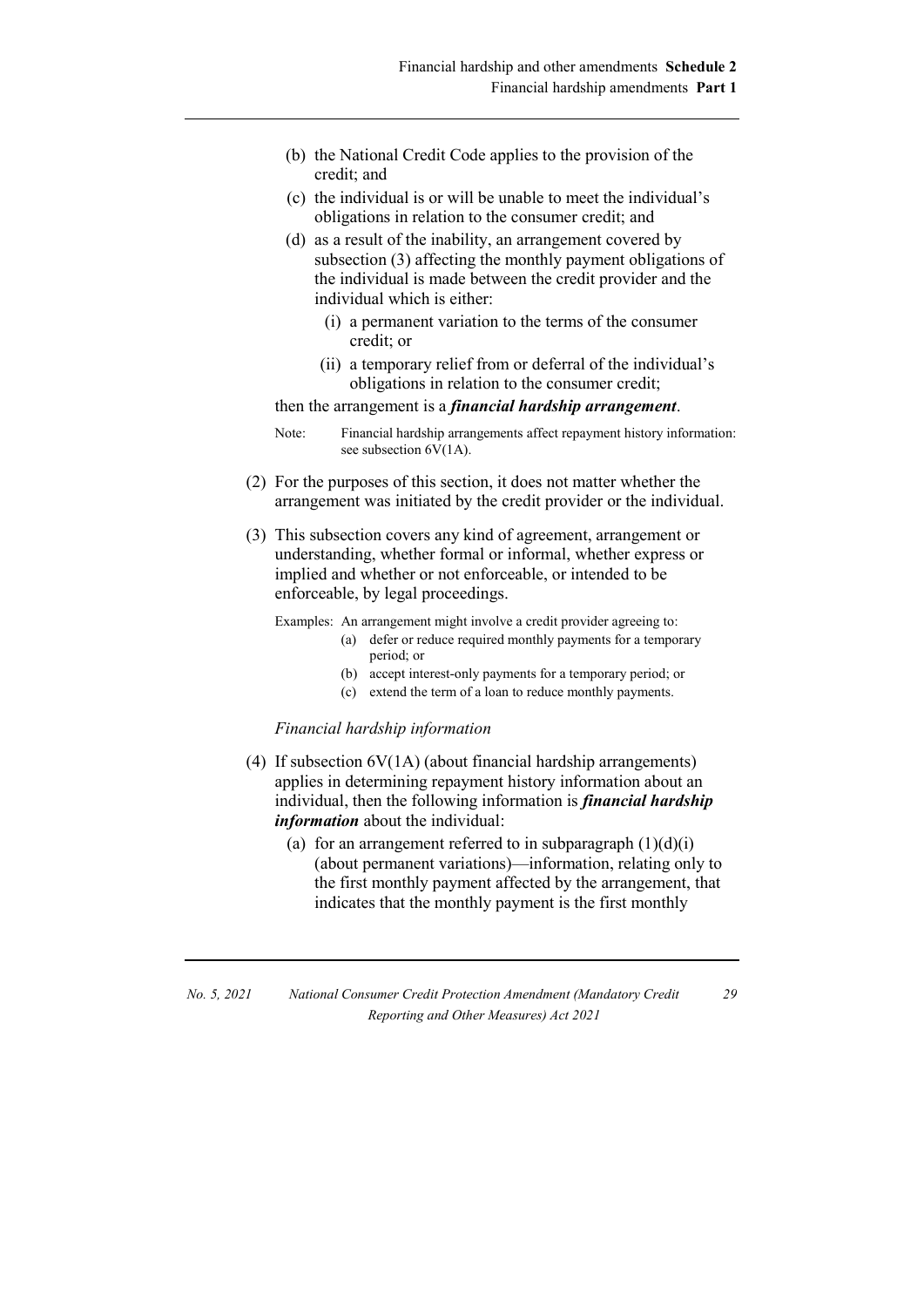payment affected by a financial hardship arrangement of that kind;

- (b) for an arrangement referred to in subparagraph  $(1)(d)(ii)$ (about temporary relief or deferral of obligations) information, relating to each monthly payment affected by the arrangement, that indicates that the monthly payment was affected by a financial hardship arrangement of that kind.
- Note: Paragraph (b) may apply even if, under the arrangement, the individual is not required to make a payment for a month: see subsection 6V(1B).
- (5) Paragraph (4)(b) does not apply in relation to a monthly payment under a financial hardship arrangement if:
	- (a) the individual met the obligation to make the monthly payment, as affected by the arrangement; and
	- (b) the amount paid was equal to, or greater than, the amount the individual would have been obliged to pay apart from the arrangement.

### **5 After subsection 6V(1)**

### Insert:

- (1A) If an obligation of the individual to make a monthly payment is, or is taken by subsection (1B) to be, affected by a financial hardship arrangement, then repayment history information is to be determined by reference to that obligation as so affected.
	- Note: In this case, there may be financial hardship information: see subsections  $6QA(4)$  and  $(5)$ .
- (1B) If, under a financial hardship arrangement, an individual is not required to make a monthly payment for a month, then, for the purposes of subsections (1) and (1A) and section 6QA:
	- (a) a monthly payment is taken to have been due and payable on the day on which it would have been due and payable apart from the arrangement; and
	- (b) the individual is taken to have met the obligation to make the monthly payment; and
	- (c) the obligation to make the monthly payment is taken to be affected by the arrangement.

*<sup>30</sup> National Consumer Credit Protection Amendment (Mandatory Credit Reporting and Other Measures) Act 2021 No. 5, 2021*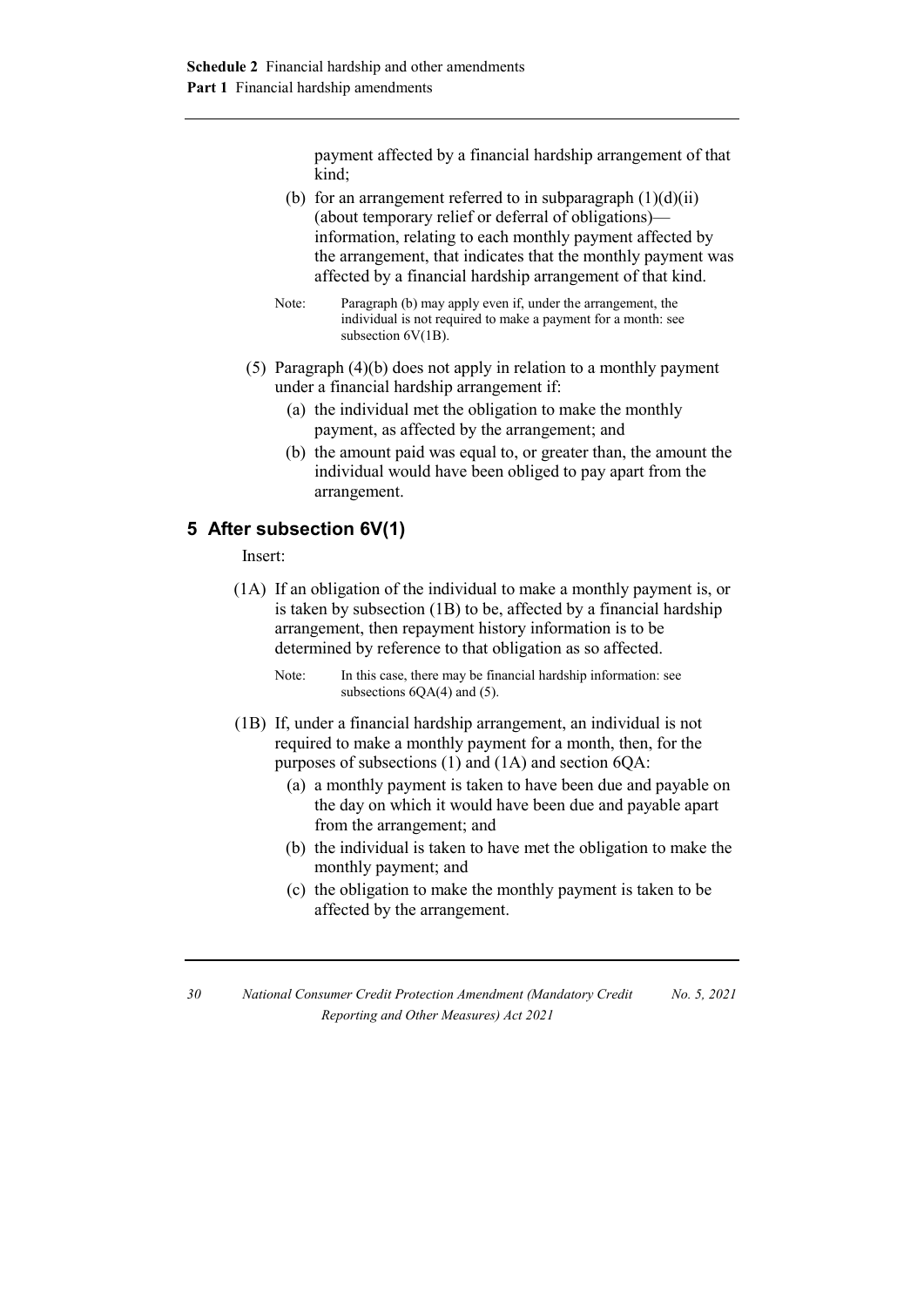### **6 Paragraph 20C(4)(e)**

After "repayment history information", insert "or financial hardship information".

### **7 Subsection 20E(4)**

After "repayment history information", insert "or financial hardship information".

### **7A After subsection 20E(4)**

Insert:

- (4A) Despite subsection (3), if the credit reporting information is, or was derived from, financial hardship information about the individual, the credit reporting body must not disclose the information under paragraph (3)(a) or (f) to a credit provider or mortgage insurer if the provider or insurer requested the information for the purpose of:
	- (a) in the case of a credit provider:
		- (i) collecting payments that are overdue in relation to consumer credit provided by the provider to the individual; or
		- (ii) collecting payments that are overdue in relation to commercial credit provided by the provider to a person; or
		- (iii) assessing whether to accept the individual as a guarantor in relation to credit for which an application has been made to the provider by a person other than the individual; or

*31*

(b) in the case of a mortgage insurer—assessing the risk of the individual defaulting on mortgage credit in relation to which the insurer has provided insurance to a credit provider.

Civil penalty: 2,000 penalty units.

# **8 At the end of section 20E**

Add:

| No. 5, 2021 | National Consumer Credit Protection Amendment (Mandatory Credit |  |
|-------------|-----------------------------------------------------------------|--|
|             | Reporting and Other Measures) Act 2021                          |  |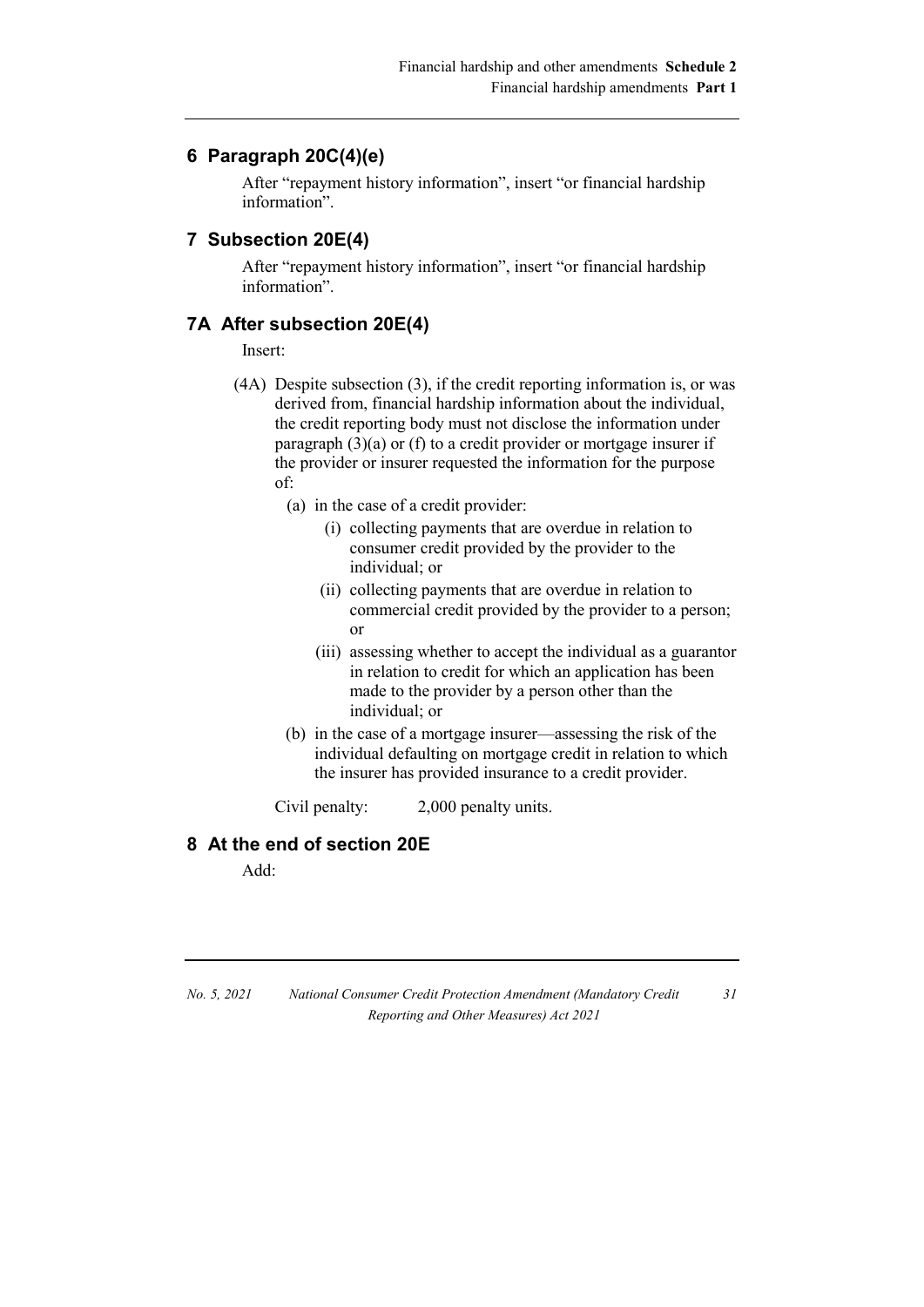*No disclosure of financial hardship information as part of credit score*

(7) Subsection (3) does not apply to the disclosure of CRB derived information which contains or takes the form of a credit score where the credit information from which the credit score is derived includes financial hardship information.

# **9 Paragraph 20G(2)(c)**

Omit "or repayment history information,", substitute "repayment history information, or financial hardship information".

### **10 Section 20W (after table item 2)**

Insert:

2A financial hardship information the period of 1 year that starts on the day on which the monthly payment to which the information relates is due and payable.

# **11 Paragraph 21D(3)(c)**

After "repayment history information", insert "or financial hardship information".

# **12 After section 21E**

Insert:

### **21EA Financial hardship information must be disclosed**

If:

- (a) a credit provider discloses to a credit reporting body repayment history information about an individual in relation to a monthly payment under section 21D; and
- (b) financial hardship information about that individual exists in relation to that monthly payment;

the credit provider must, at the same time, disclose the financial hardship information to the credit reporting body.

Civil penalty: 500 penalty units.

*32 National Consumer Credit Protection Amendment (Mandatory Credit Reporting and Other Measures) Act 2021 No. 5, 2021*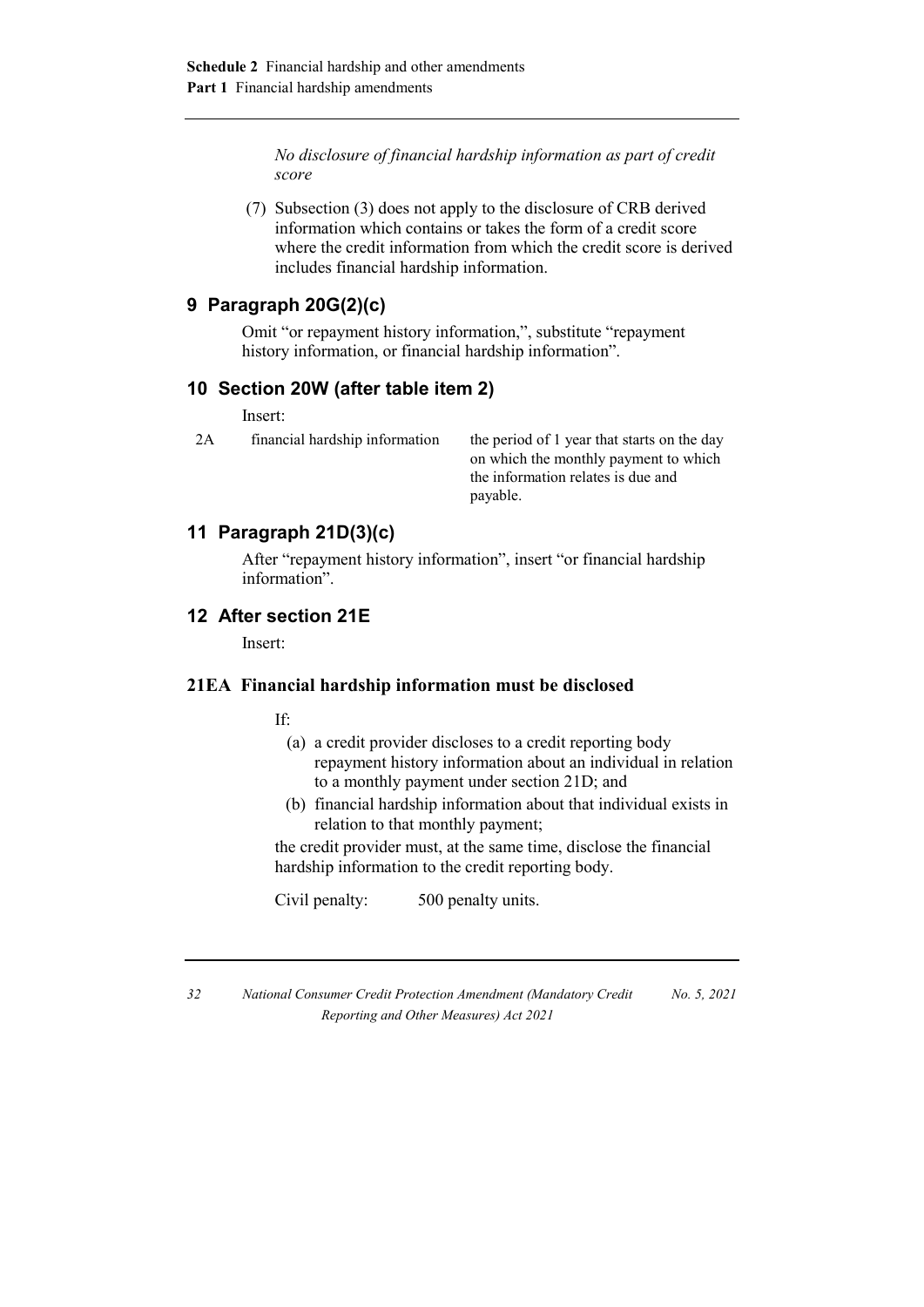# **13 Subsection 21G(4)**

After "repayment history information", insert "or financial hardship information".

# **14 Application**

The amendments made by this Part apply in relation to arrangements made on or after the commencement of this Part, regardless of whether the consumer credit was applied for before, on or after that commencement.

*No. 5, 2021 National Consumer Credit Protection Amendment (Mandatory Credit Reporting and Other Measures) Act 2021*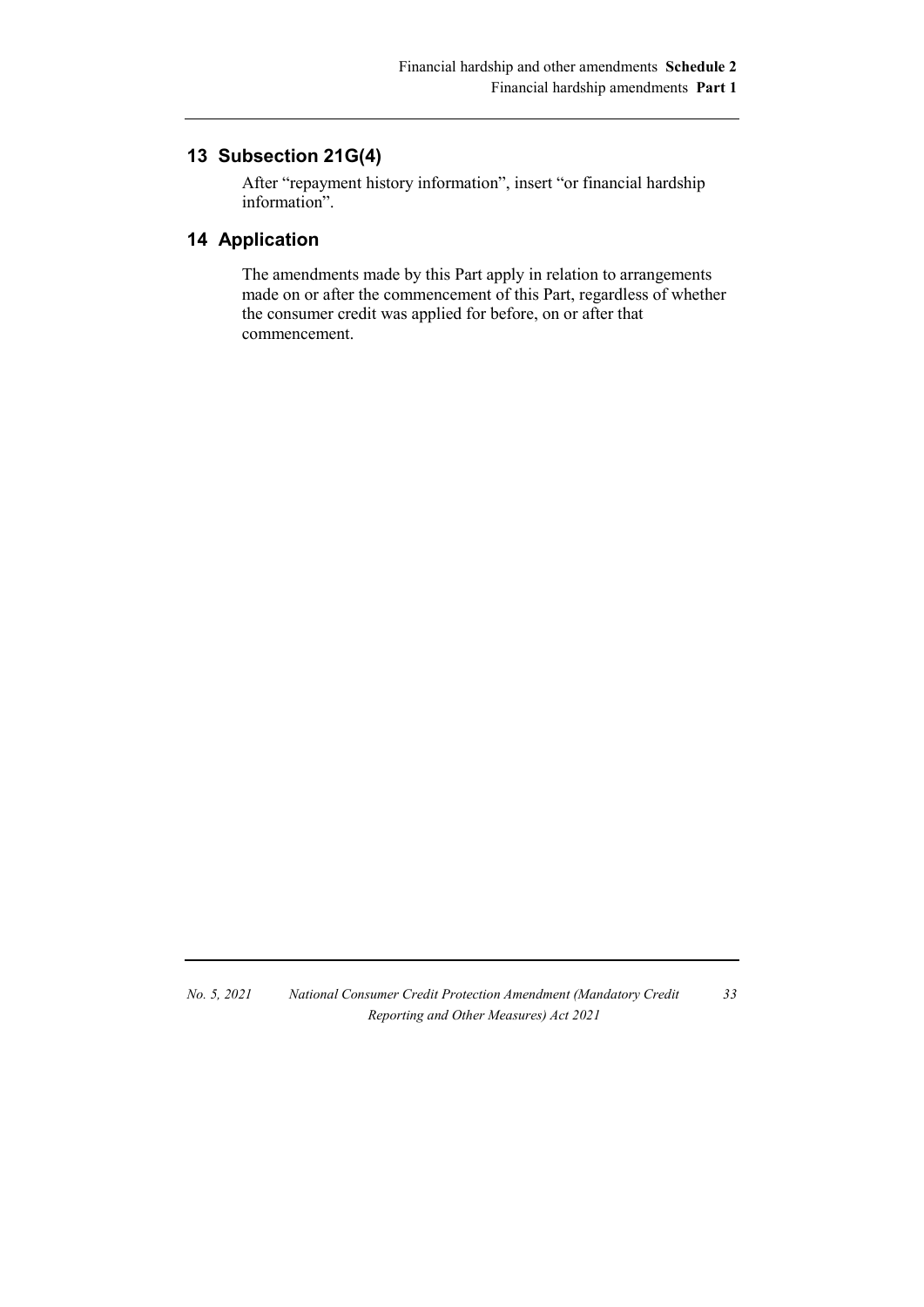# **Part 2—Related amendments**

# *National Consumer Credit Protection Act 2009*

### **15 Subsection 5(1)**

Insert:

*financial hardship information* has the same meaning as in the *Privacy Act 1988*.

### **16 After paragraph 133CP(1)(c)**

Insert:

(d) financial hardship information about the natural persons; or

# **17 After subsection 133CP(2)**

Insert:

- (3) Despite paragraph (1)(d), *mandatory credit information* does not include financial hardship information that comes into existence:
	- (a) before 1 July 2022; or
	- (b) more than 3 months before the first 1 July on which:
		- (i) if the credit provider is a member of a banking group the head company of the group is an eligible licensee; or
		- (ii) otherwise—the credit provider is an eligible licensee.
	- Note: Paragraph (b) is included to deal with the case where the first 1 July is in 2023 or a later year.

### **18 Subsection 133CU(1) (after table item 3)**

Insert:

4 financial hardship information comes into existence for an eligible credit account on or after the later of:

the financial hardship information

- (a) 1 July 2022; and
- (b) the day after the first day mandatory credit information for the account is supplied by the licensee to the CRB under this Division

*<sup>34</sup> National Consumer Credit Protection Amendment (Mandatory Credit Reporting and Other Measures) Act 2021 No. 5, 2021*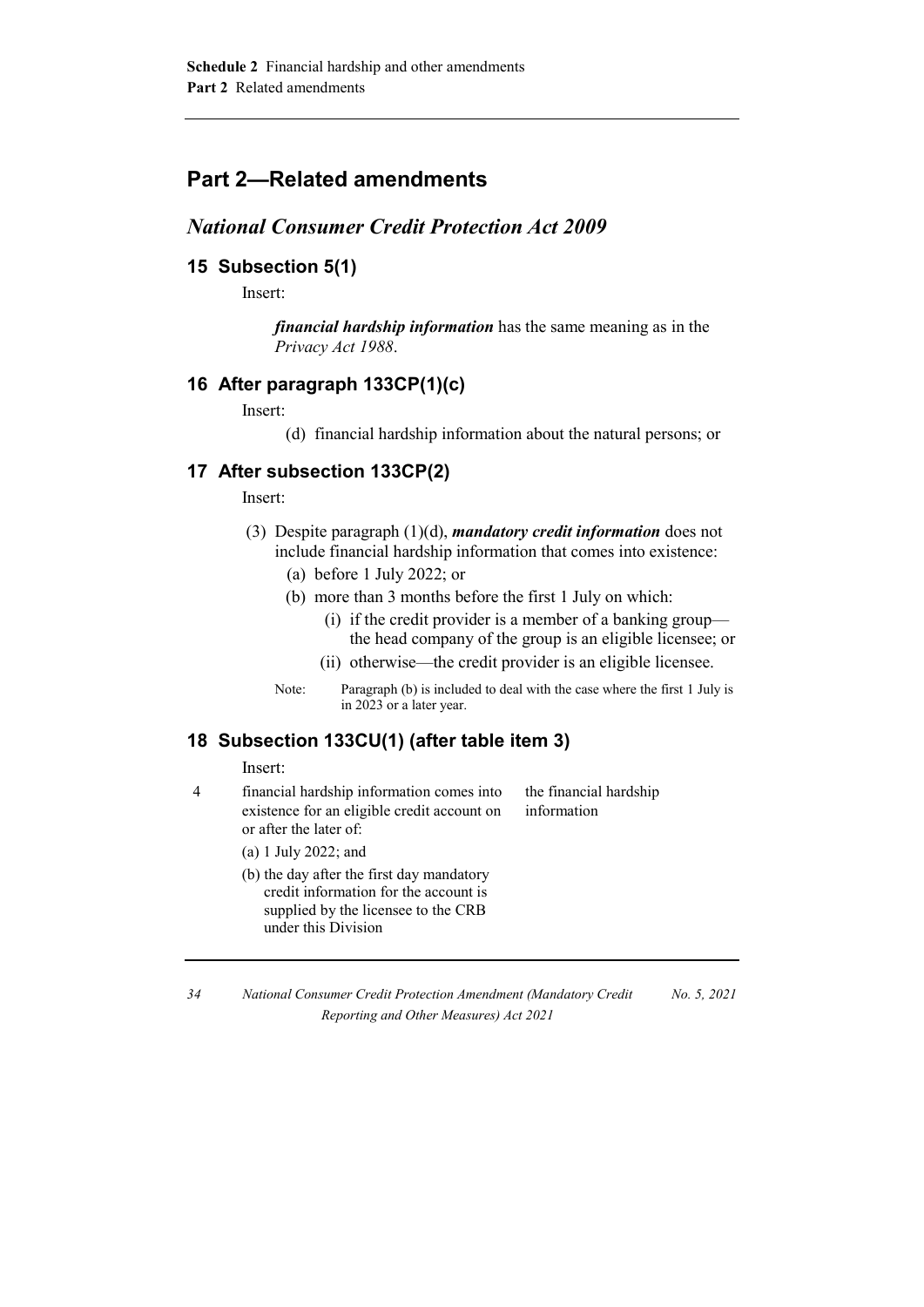# **19 Before subsection 67(1) of the** *National Credit Code*

Insert:

*Changes merely because financial hardship information exists*

- (1A) A provision of a continuing credit contract has no effect to the extent that a credit provider purports to rely on the provision to:
	- (a) refuse to provide any further credit to the debtor; or
	- (b) reduce the debtor's credit limit;

merely because financial hardship information (within the meaning of the *Privacy Act 1988*) about the debtor exists.

*Credit contracts continue for any credit previously provided*

### **20 Before subsection 67(2) of the** *National Credit Code*

Insert:

*Giving notice of decision not to provide further credit or of decision to reduce credit limit*

# **21 Before subsection 67(4) of the** *National Credit Code* Insert:

*Credit limits may only be increased at request or with consent*

# *National Consumer Credit Protection (Transitional and Consequential Provisions) Act 2009*

### **22 In the appropriate position**

Insert:

*No. 5, 2021 National Consumer Credit Protection Amendment (Mandatory Credit Reporting and Other Measures) Act 2021*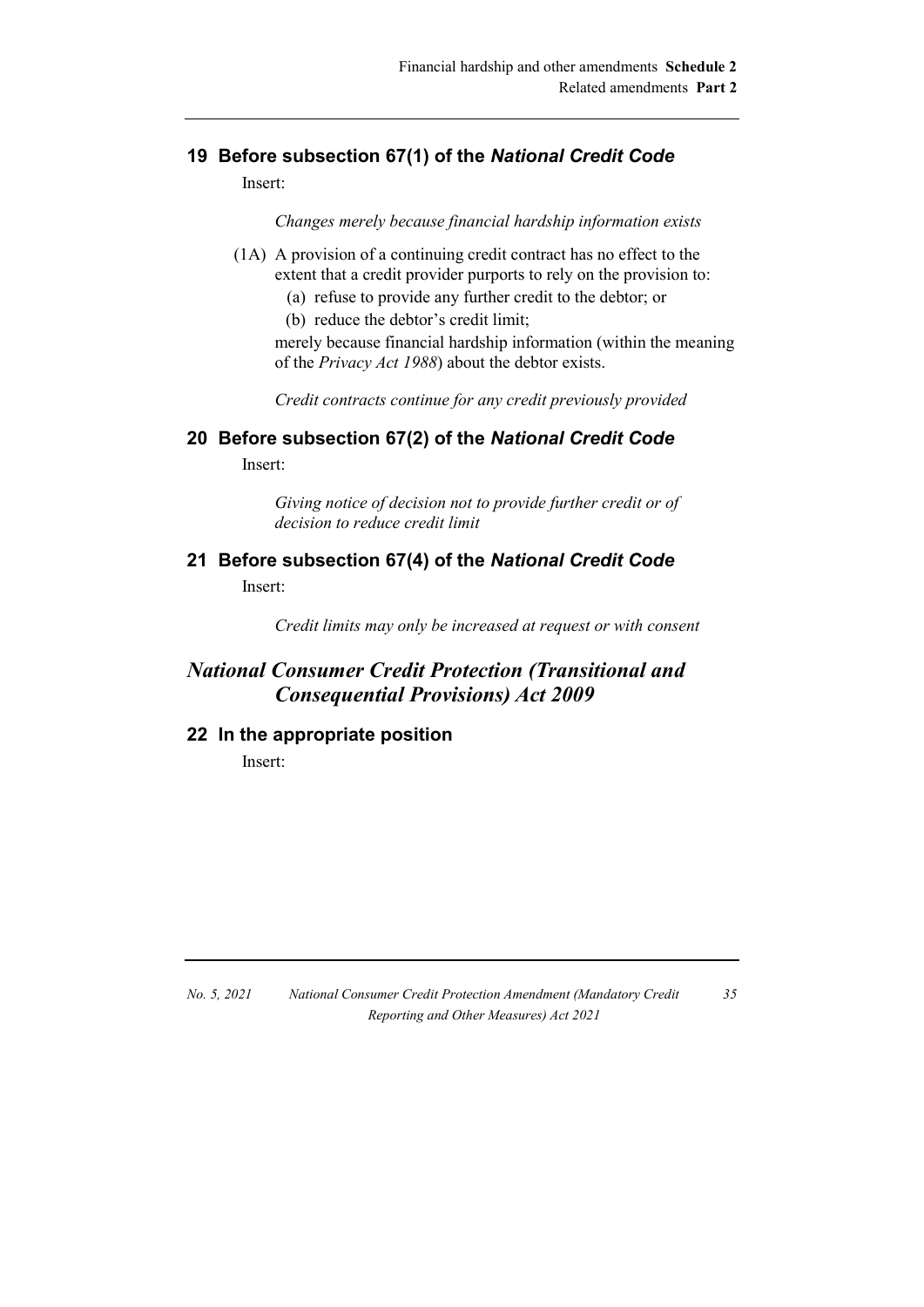# **Schedule 9—Application provisions for the National Consumer Credit Protection Amendment (Mandatory Credit Reporting and Other Measures) Act 2021**

# **23 Application**

The amendments of the *National Credit Code* made by Part 2 of Schedule 2 to the *National Consumer Credit Protection Amendment (Mandatory Credit Reporting and Other Measures) Act 2021* apply in relation to credit contracts entered into before, on or after the commencement of that Part.

*36 National Consumer Credit Protection Amendment (Mandatory Credit Reporting and Other Measures) Act 2021 No. 5, 2021*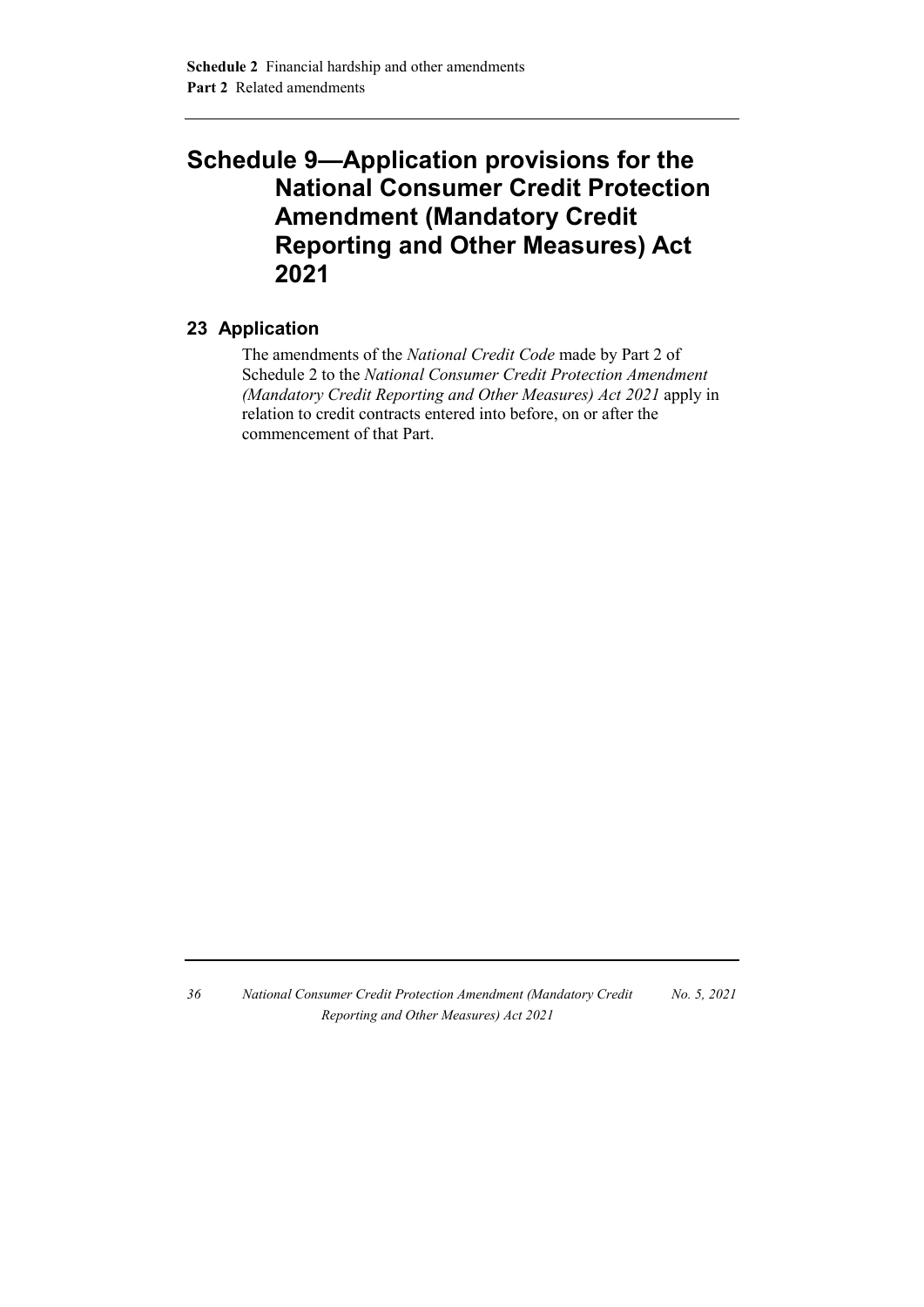# **Part 3—Other amendments**

# *Privacy Act 1988*

# **24 Subsection 6(1)**

Insert:

*non-participating credit provider* means a credit provider to which all of the following apply:

- (a) the credit provider has not disclosed credit reporting information or credit eligibility information about an individual to a credit reporting body or another credit provider;
- (b) the credit provider is not likely to disclose credit reporting information or credit eligibility information about an individual to a credit reporting body or another credit provider;
- (c) the credit provider has not collected credit reporting information or credit eligibility information about an individual from a credit reporting body or another credit provider.

# **25 Subparagraph 20E(3)(c)(ii)**

After "member of", insert "or subject to".

### **25A Subsection 20R(1)**

Repeal the subsection, substitute:

*Access*

- (1) If a credit reporting body holds credit reporting information about an individual, the body must, on request by an access seeker in relation to the information, give the access seeker access to:
	- (a) the information; and
	- (b) if the body is a corporation to which paragraph  $51(xx)$  of the Constitution applies, and the credit reporting business of the body involves deriving CRB derived information about individuals in the form of a rating (a *credit rating*) of the

*No. 5, 2021 National Consumer Credit Protection Amendment (Mandatory Credit Reporting and Other Measures) Act 2021*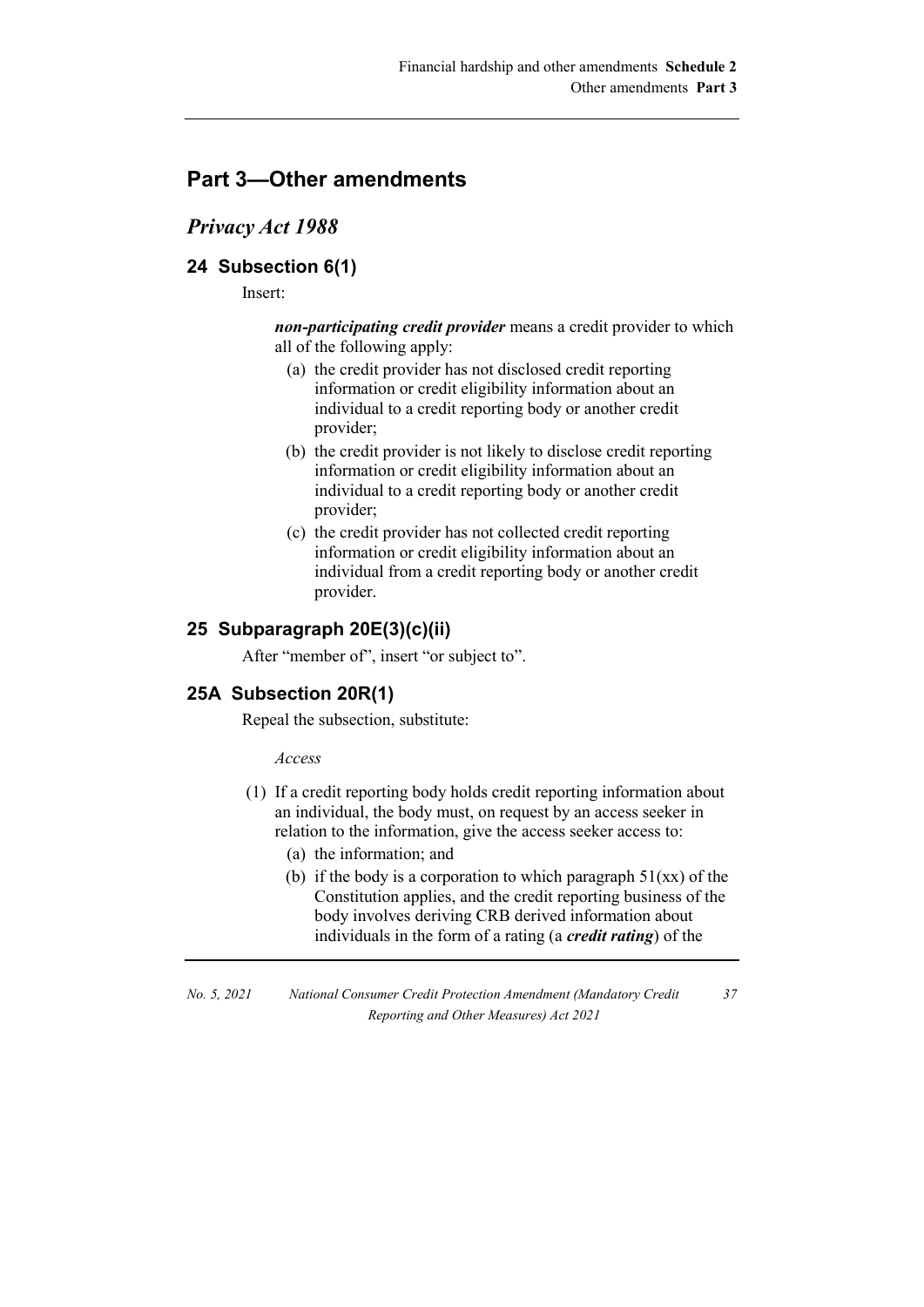individuals on a credit score scale or range—the information referred to in subsection (1A).

- (1A) The information is:
	- (a) the credit rating of the individual, as derived by the body after the request is made; and
	- (b) information that identifies the particular credit information that is held by the body and from which the credit rating was derived; and
	- (c) information about the relative weighting of the credit information described in paragraph (b) in deriving the credit rating; and
	- (d) information about what the other ratings on the scale or range are, and how the individual's credit rating relates to those other ratings.

### **25B At the end of subsection 20R(2)**

Add:

; or (d) for information referred to in subsection (1A)—the credit information about the individual that is held by the body is insufficient for the body to be able to derive the credit rating of the individual in the ordinary course of its credit reporting business within the period referred to in subsection (3).

### **25C Subsection 20R(5)**

Omit "12 months", substitute "3 months".

# **26 At the end of section 21B**

Add:

*Exemption for certain non-participating credit providers*

(8) This section does not apply to a non-participating credit provider.

# **27 Subparagraph 21D(2)(a)(i)**

After "member of", insert "or subject to".

### **28 Subparagraph 21G(3)(e)(ii)**

After "member of", insert "or subject to".

*<sup>38</sup> National Consumer Credit Protection Amendment (Mandatory Credit Reporting and Other Measures) Act 2021 No. 5, 2021*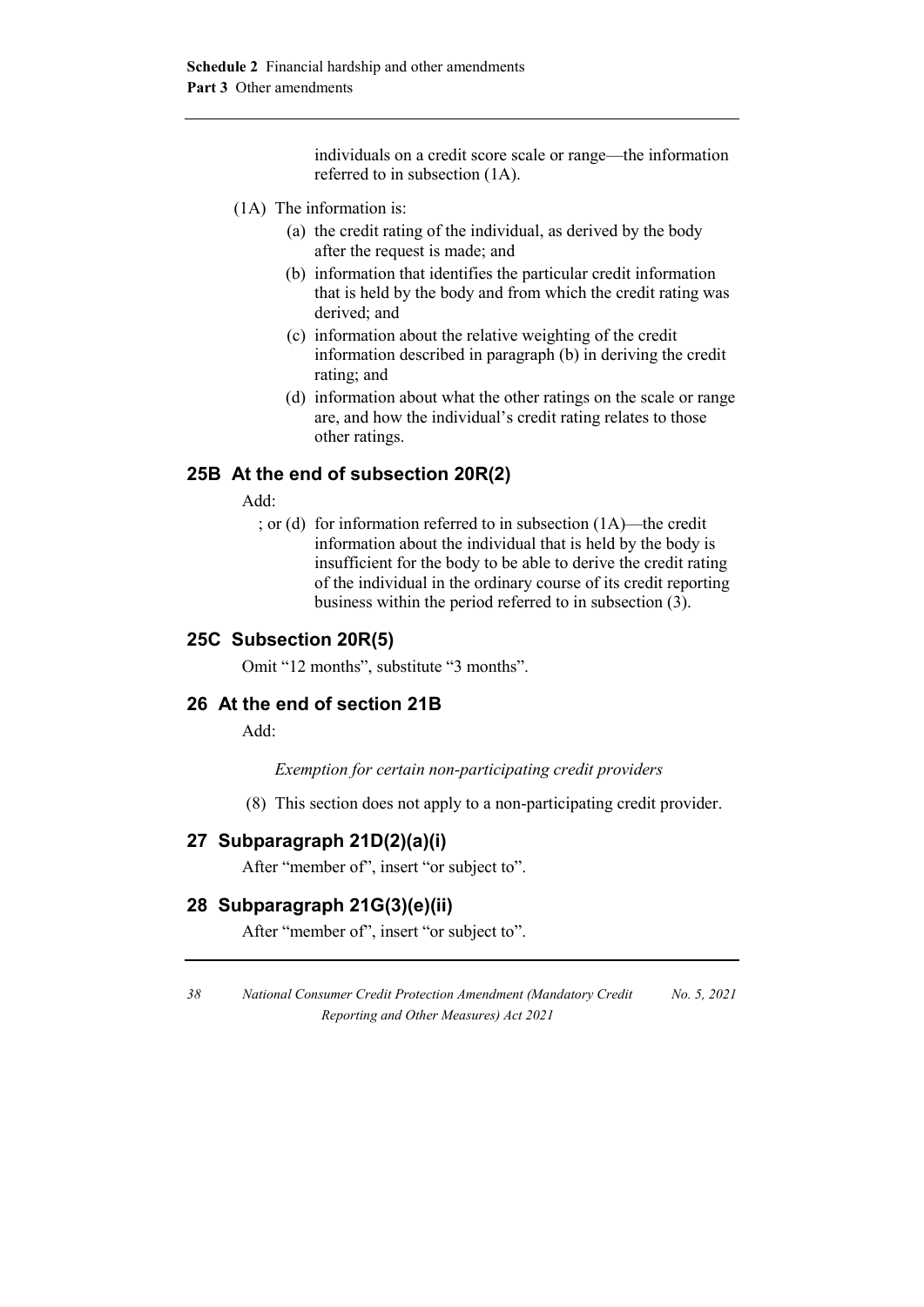# **29 Subparagraph 21T(7)(b)(i)**

After "member", insert "or to which it is subject".

### **30 At the end of section 21U**

Add:

*Exemption for certain non-participating credit providers*

(5) This section does not apply to a non-participating credit provider.

### **31 At the end of section 21V**

Add:

*Exemption for certain non-participating credit providers*

(7) This section does not apply to a non-participating credit provider.

### **32 Subparagraph 21W(3)(c)(i)**

After "member", insert "or to which it is subject".

### **33 Subparagraph 23B(4)(b)(i)**

After "member", insert "or to which it is subject".

### **34 At the end of Part IIIA**

Add:

# **Division 8—Review**

### **25B Review of operation of this Part**

- (1) The Minister must cause an independent review to be conducted of the operation of this Part.
- (2) The persons who conduct the review must complete it, and give the Minister a written report of the review, before 1 October 2024.
- (3) The Minister must cause a copy of the report to be tabled in each House of the Parliament within 15 sitting days of that House after the report is given to the Minister.

*No. 5, 2021 National Consumer Credit Protection Amendment (Mandatory Credit Reporting and Other Measures) Act 2021*